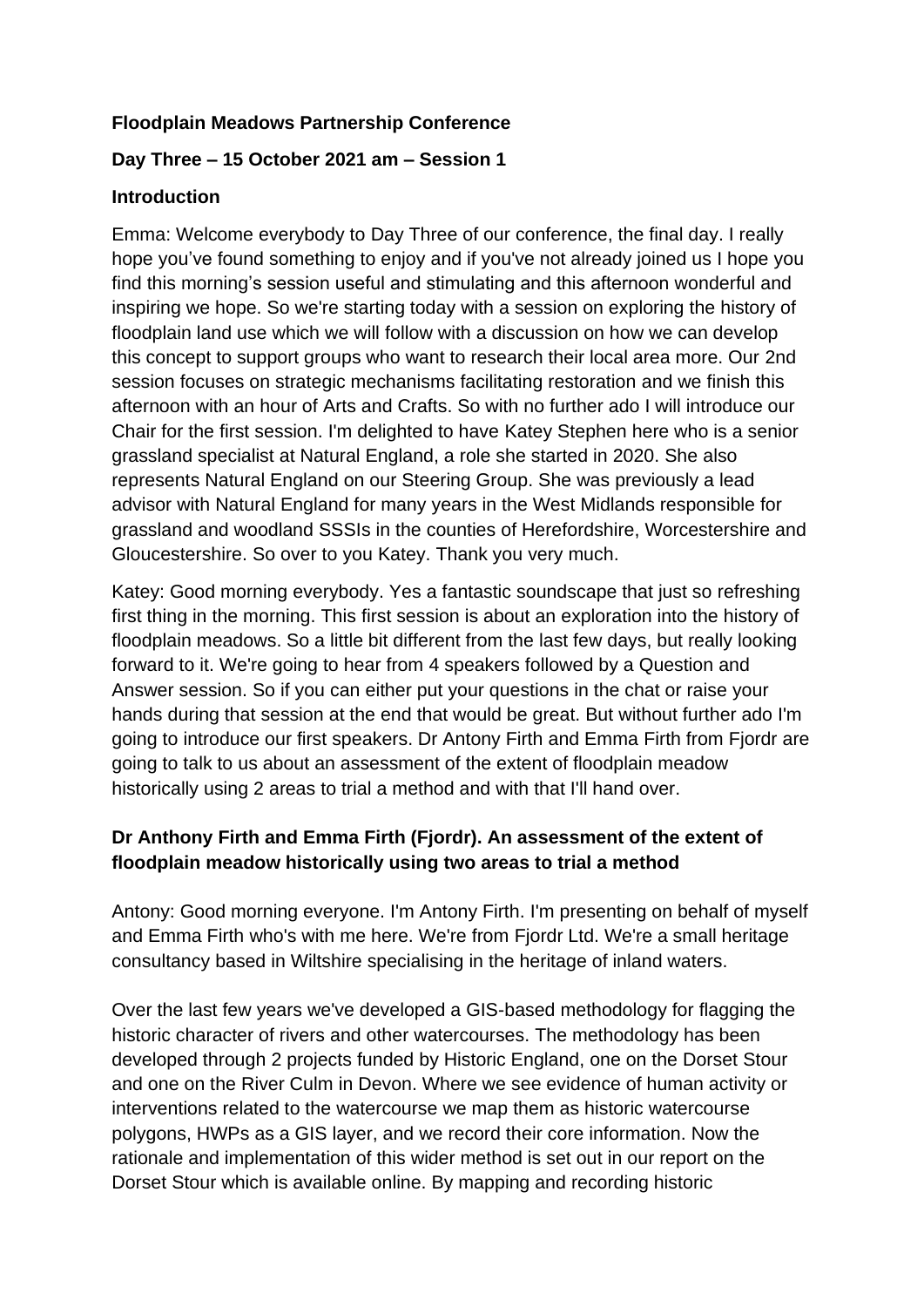watercourse polygons we're able to synthesise diverse sources including historic maps, LiDAR data and existing archaeological and historical records into a single layer. Methodology is strategic in intent and is applied at catchment scales to produce a GIS layer that can be used by catchment managers to alert them to the presence of historic features and the HWPs we've identified encompass numerous different types and things so water mills, crossings, waterfronts, paleochannels and so on.

In the historic mapping for both the Dorset Stour and the River Culm we noted these distinctive forms of field alongside the rivers which we'd termed funnel shaped meadows because of the way that they usually funnel into a prominent green lane or drove. Hopefully you can see those funnely shapes. Such funnel shapes point to the routine movement of stock to and from grazing echoing the funnel shapes found on conventional Commons and coastal grazing marshes. It was clear from their form that they predate enclosure because the enclosed lands fill in around the funnel shapes and droves. On tithe maps some of the fields are subdivided, and they often have mead names. It was pretty obvious that they were a form of floodplain meadow which led us to the Floodplain Meadow Partnership.

As a result of our initial discussions the Floodplain Meadow Partnership commissioned Fjordr to see if our experience might provide the basis of a methodology that could be used more widely to gauge the earlier extent of floodplain meadows. Emma and David also wanted to know how far we might pursue the relationship between floodplain meadows and parishes and their potential relation to medieval populations.

The work was planned in 2 stages. So first we would look again at the Stour where we already had access to sources to see if we could attune our methodology to these questions. Thereafter, we'd look at an area that was new to us along the tributaries of the Thames. Our study area for revisiting the Stour was a cluster of 7 parishes in the Stour's middle reaches. We drew again on the sources we'd used previously such as LiDAR data, but we also had access to some additional sources notably OS drawings from the early 19th century from the British Library, and they pushed back our mapping window a little bit earlier. We also looked in a lot more detail at the tithe maps and apportionments digitising all the plots in the floodplain and some with meadow-related names outside the floodplain and recording the plot names and cultivation as recorded in 1840. As you can see here, there's a fairly strong association between mead names and the floodplain, but it's not definitive there are also meads outside the floodplain.

Overall this gave us a set of rules or tests that we could use to guide our identification of these distinctive meadows, even if they'd been subject to encroachment and enclosure. So they're mostly in the floodplain. Some seem also to extend at valley sides. They have a funnel shape or clear access to settlement. The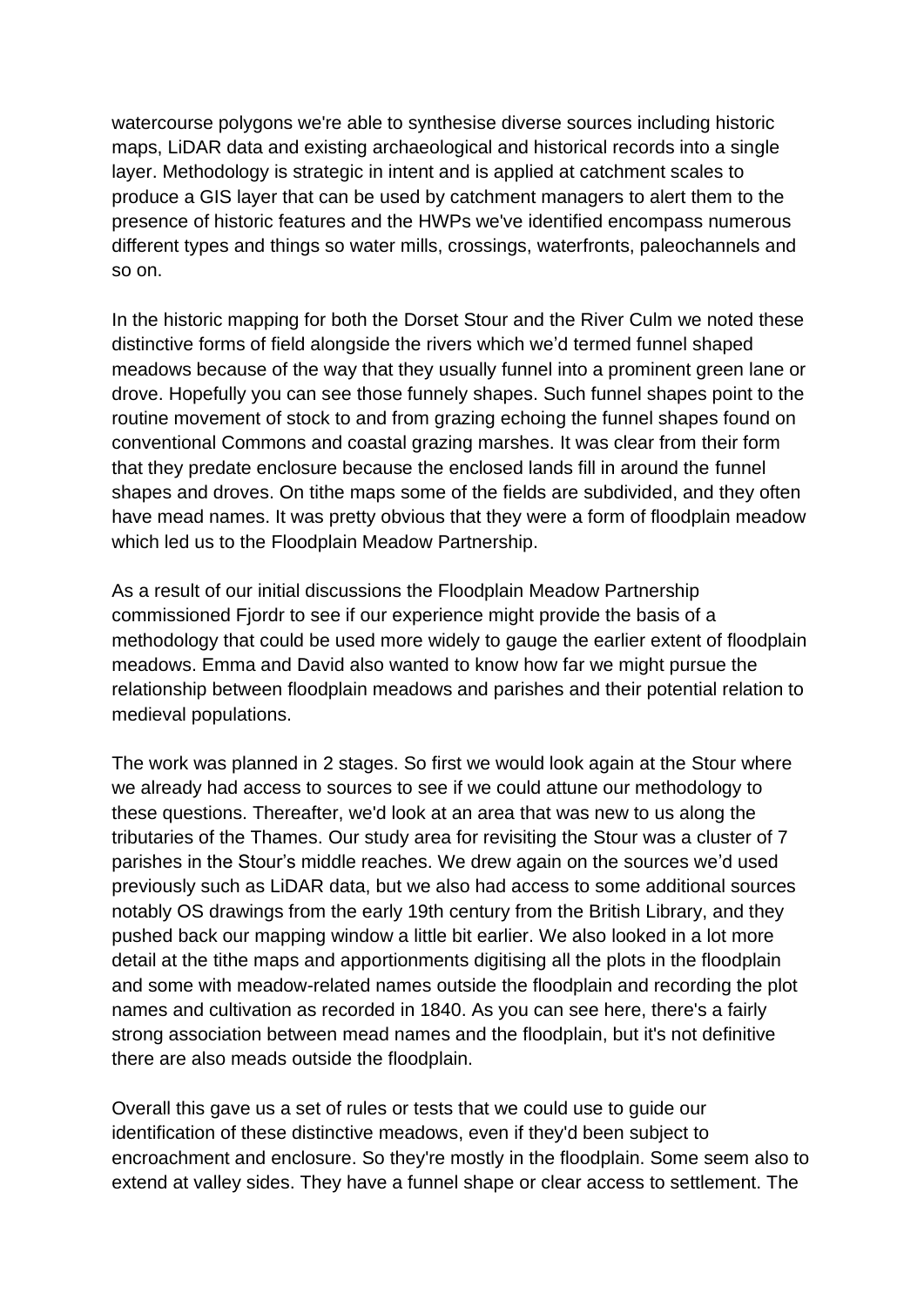river often forms one of the principal boundaries. They're often subdivided into doles, they're typically cultivated as meadow or pasture according to tithe maps. Where they've been enclosed their new boundaries often reflect the earlier dole system, or they have field names indicative of common meadows. So if we can see some or all of those characteristics it can give us confidence about the former presence of common floodplain meadows.

The result of this re-examination of the Stour is that we identified some additional floodplain meadows and we revised the extents of ones we'd identified previously. Each of the floodplain meadows has been numbered and is discussed in the project report, including the grounds on which it has been identified and the rationale for its boundaries, how we've identified those boundaries. As you can see, I hope, the floodplain meadows are numerous and extensive in the parishes we examined. The results confirmed the strong relationship between communities and floodplain meadows underlined by the associated drove ways which are dotted in in green here.

Turning to the question of the relationship between floodplain meadows and the earlier landscape. We mapped the settlements referred to in the Doomsday survey of 1086 along the Stour and noted the acreage of meadow that Doomsday records. As this map shows there's a consistently high acreage of meadow in the settlements adjacent to the Stour along about 2/3rds its length. The only notable gap is a short section here were the Stour cuts through the chalk and the floodplain is quite constricted there. Similarly we mapped the number of households recorded in Doomsday for the same settlements along the Stour and it presents a similar picture.

When you plot the acreage recorded in Doomsday against the number of households, it confirms that there's a moderate relationship. This indicates that on the Stour at least there's a degree of correlation in 1086 between the extent of meadows and the number of households in each settlement. Further, it seems there's also a relationship between the amount of floodplain meadow that we've mapped and the acreage of meadow recorded in Doomsday. So we've got here meadows in Doomsday in grey and the acreage of floodplain meadows that we've identified in orange. So the juxtaposition at Hinton St Mary, so some of these, Manston, Shillingstone is really quite striking. But we'd advise considerable caution because we're making some major interpretive leaps here with the sources so I wouldn't put too much emphasis on this, but there does at least seem to be some kind of relationship. Taking the same approach to an area of the Thames including part of the Windrush, the Cole and the Thames between them. The approach developed on the Stour worked very well but there were some differences and challenges and one of the challenges is the variable availability of tithe maps and apportionments, as shown here, leaving us with some gaps. Another challenge has been the complex history of the parishes and counties which have their boundaries running along these rivers. Parcels of land have switched between parishes and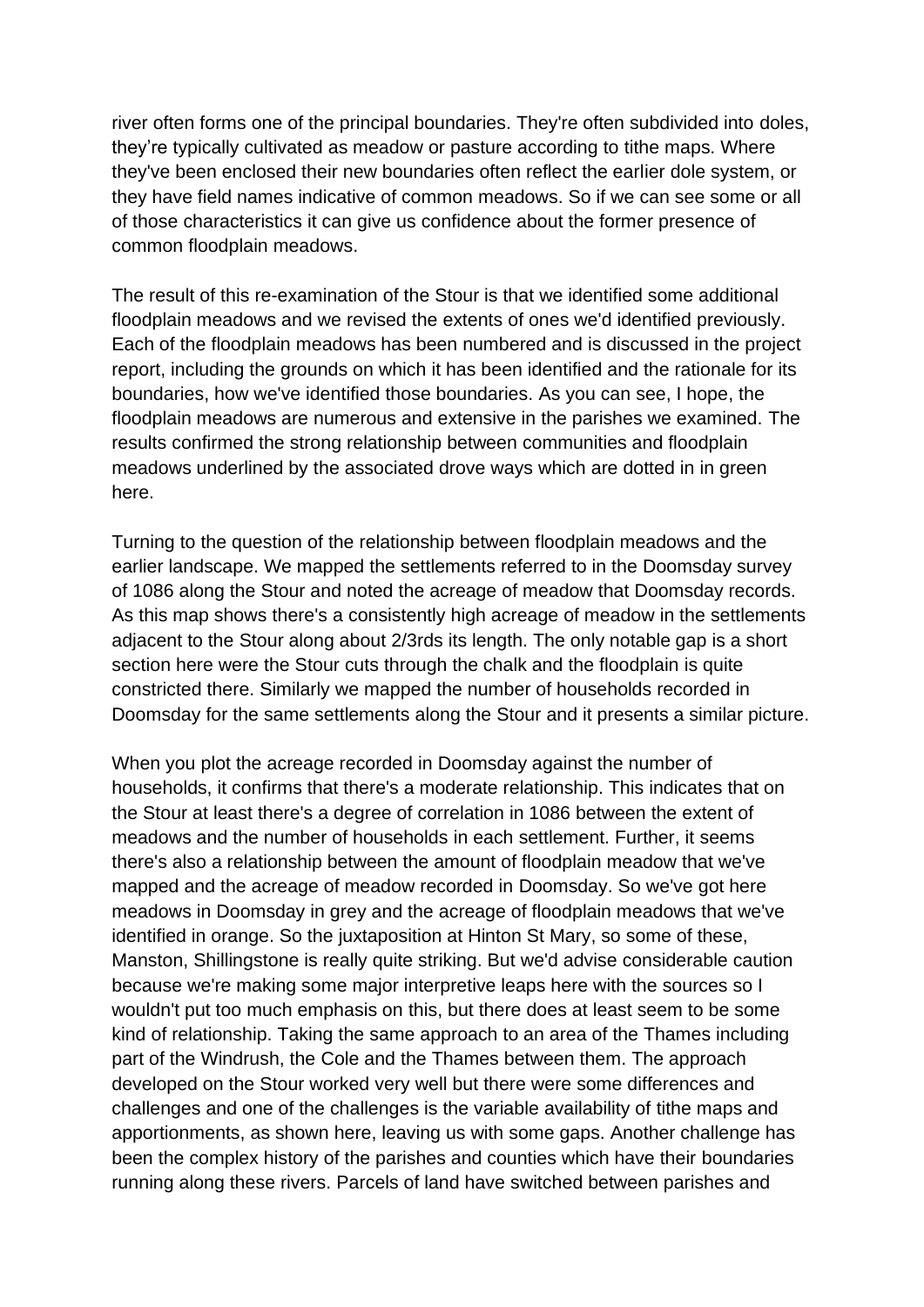counties here and there's also examples of inter-commoning where use of the same floodplain meadow is shared between parishes. So the example here refers to Achim Mead and Upper Sydenham Mead in Northmoor and South Leeds parishes respectively, but which Standlake commoners have rights to at Lammas.

Nonetheless, where the data was available we were able to map cultivation types and field names and there's a lot but there's various of these which point not only to them being meads, but to the process of leying out and mowing and so on in the field names.

With the other sources these allowed us to develop a similar map of the Thames tributaries showing floodplain meadows, drove ways and their relationship to settlements and parishes. We also looked at Doomsday in relation to the information it contains about meadows and households in the area, and the relationship between the Doomsday and our results. However the coverage of settlements in the Doomsday survey is patchy in this area requiring even more caution. Nonetheless, there's still a relationship between households and meadows in these Thames tributaries in Doomsday, though it's weaker than in Dorset and one of the factors might be the extend of floodplain available. So on the Thames there's so much floodplain in some of the parishes that it seems people could select areas for common meadow with other areas of floodplain left as common grazing, whereas the Stour floodplain being constrained results in a more deterministic relationship.

So we feel we've been successful with respect to our brief, we've been able to identify and map the historic extent of floodplain meadows. We've explored their relationship to parishes and settlements and with reference to the Doomsday survey, identified some tentative relationships between the floodplain meadows with mapping and medieval populations. Successes and challenges indicate that this is a productive route for further research and we've certainly demonstrated the potential for public engagement in terms of adding to the historical dimension of floodplain meadows and especially their local context. We've also flagged directions that could be taken by community groups in investigating their own floodplain meadows.

Some broader conclusions worth underlining too which I'll just go through very briefly. So we've shown that common floodplain meadows persist in the landscape, even where they're previously unrecorded. In some cases their form and topographic features survive, even if their habitat has been extinguished by improvement or intensive agriculture and even where they don't survive physically, we can trace their presence in other sources such as historic maps, documents and archive data. However, old maps don't speak for themselves. By the time the first large scale precise maps were made, such as tithe maps and OS maps, floodplain meadows had already disappeared in some places as a result of enclosure or other encroachment. In these cases identification of former floodplain meadows requires interpretation based on multiple sources. Moreover, the maps we're using represent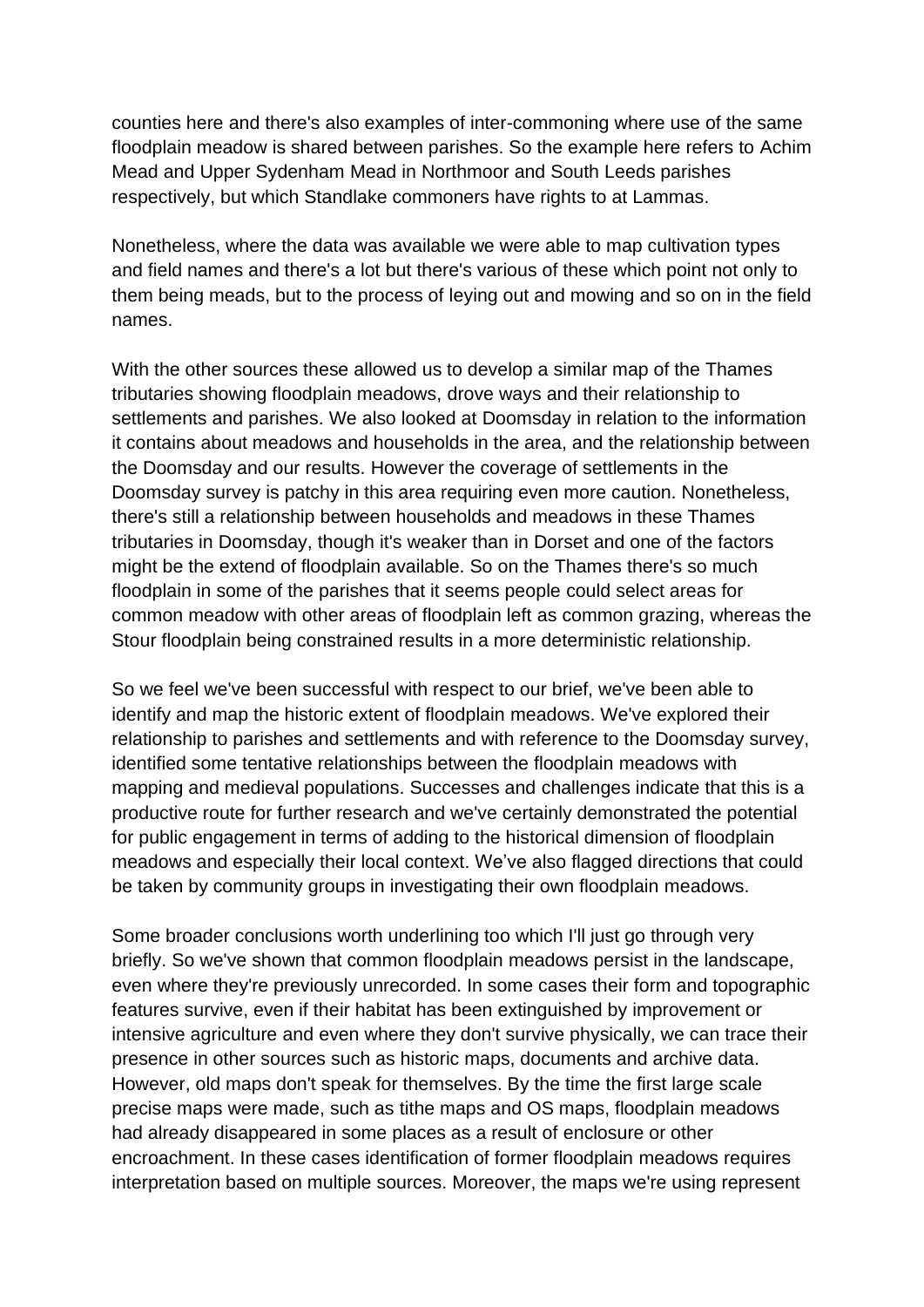only a few data points of quite brief duration. So some caution is required about the weight we place on them. Notwithstanding, there are sufficient sources for the earlier extent of floodplain meadows to be mapped in many catchments.

We have a robust and transparent method for evidencing the former presence and extent of floodplain meadows locally and regionally and this offers a way of quantifying loss and rarity. It is also a way of flagging potential sites for restoration, especially where their physical features still survive. As well our method provides a means of directly integrating restorable meadows into catchment management alongside other opportunities for nature-based solutions as we're doing at Killerton.

Our work emphasises that floodplain meadows are not just physical things, they embody cultural practices, both tangible and intangible and their forms manifest practices over many generations. Their character is undermined by this relationship with the parishes and settlements and also the droves that made them accessible. We can learn from their history in re-establishing habitats, places and communities resilient to climate change. Thank you.

Katey: Thank you very much, Antony. That was so interesting, I would rather have just let you run on for another 5 minutes but thank you very much for that. We'll take questions at the end. We'll call back all our speakers at the end. So if you could hang on for that Antony that would be fantastic. Okay, next we're moving on to a presentation from Dr Alistair Pearson on historic investigation into land use in the River Rother floodplain. Alistair is currently a GIS analyst at Southeast Rivers Trust having previously worked as an academic in the University of Portsmouth where he continues his research. His recent research has concentrated on the application of GIS to the study of landscape evolution with a specific focus on the analysis of historical landscape change.

## **Alastair Pearson: An historic investigation into landuse in the River Rother floodplain.**

Alistair: Good morning everyone. My talk will look at the work we've completed in the Lower Rother catchment in West Sussex. This is the Western Rother part-funded by the South Downs National Park and the National Trust. The research sits within the South Downs National Park and maybe on a fine evening like this it might look idyllic, but it has its environmental problems. It's the newest of the National Parks. But it is the most intensively farmed of any of the UK's National Parks. A fact that's fairly obvious in the impacts on the environment particularly its rivers and its poor ecological status.

Soil erosion is quite dramatic in some instances bank erosion impacts on water abstraction has led to a very poor ecological status for the Rother catchment. The floodplain consists of improved grassland monoculture. So what we thought we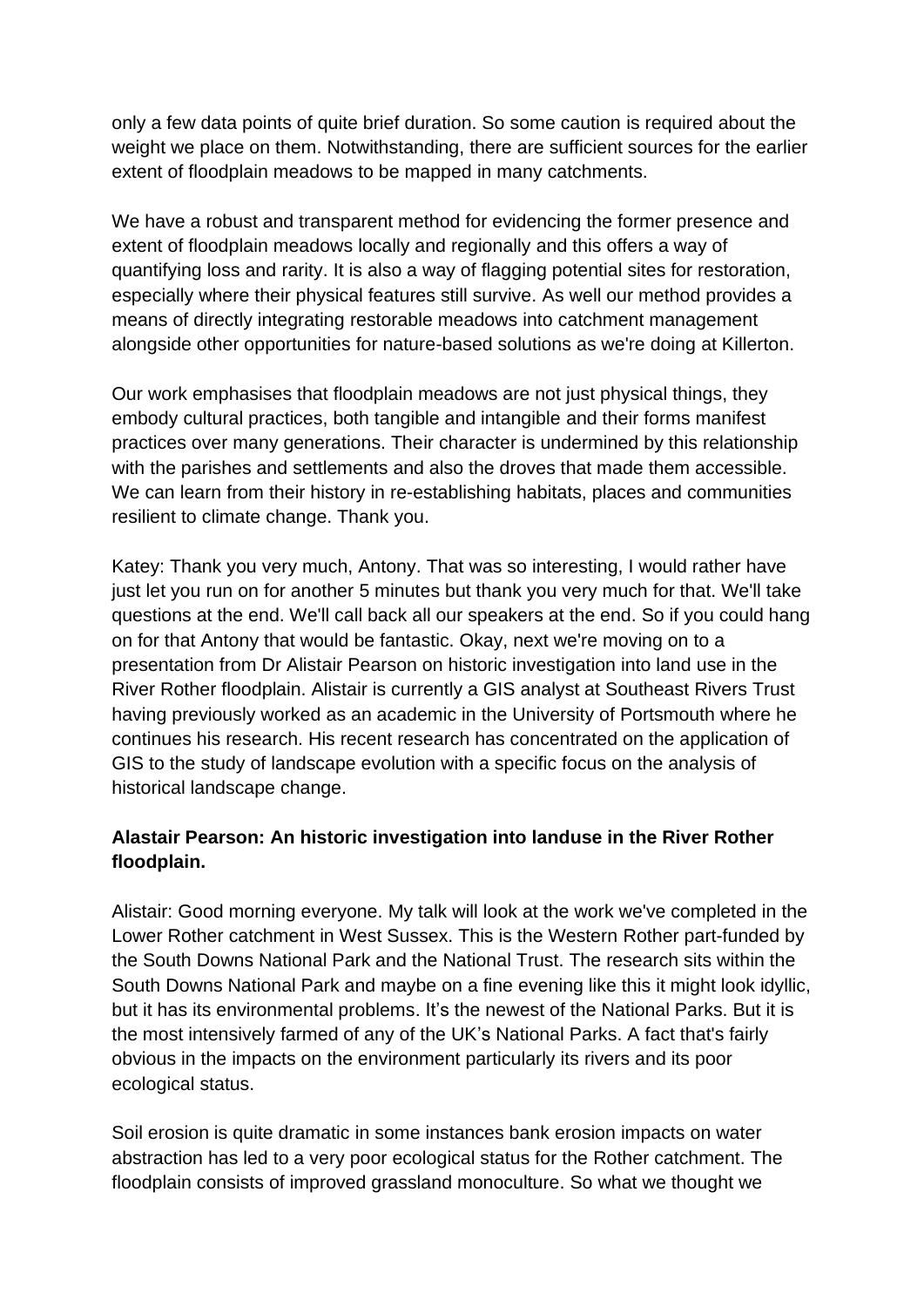would do is to look at the past and think about if we were to restore stuff, what would be the objectives? What should we restore, how far back should we look and which attributes of the past might be aspirations for the future catchment?

Just to fill you in briefly on the geography of it, as you can see here we have 3 of the main market towns in the rather - Petersfield, Midhurst and Petworth. All 3 of these towns lay on the major routes from the South to London and so they are major route ways. Certainly through the medieval period into the modern period of droving of sheep and cattle and produce, a highly agricultural area. In our look back the previous speaker has already mentioned tithe surveys and they formed really a fundamental part of what we were going to use as our baseline study if you like. So we we're going to use the tithe surveys and we're lucky in that West Sussex is covered pretty completely by tithe surveys. That's a fact that's not necessarily the case throughout the country. Also West Sussex County Record Office had scanned to a very high resolution the maps themselves and volunteers had input the apportionment data as well. So we're in a position to be able to digitise the tithe surveys themselves and pull together this information to produce our land use maps. But we'd also benefit from the plans of the Rother navigation, an enterprise commissioned by an old agreement of Petworth estate and there were numerous maps that were created as part of this.

The tithe surveys, as already mentioned, were going to act if you like as a guiding image for highlighting sites where resources could be directed and prioritised. The tithe surveys in the mid-19th century were constructed basically to commute the payments in kind, every tenth sheaf of corn or wheat or barley given to the church with a money payment. So therefore surveyors were sent out to survey the locations of places but more importantly to create this schedule of information about the land ownership and the state of cultivation and its value. So it's a huge amount of data locked up inside these tithe maps. What we did with students at University of Portsmouth is to digitise all 43 of the tithe districts that constituted the area of the West Sussex part of the Rother catchment. Quite a huge undertaking, it took several years but now we're beginning to use the profits of all that labour. Of course the tithe maps vary in terms of the detail that they show. Here we can see a very ornate one typically of an estate that would probably have been previously commissioned prior to the tithe survey. It's not just the rural areas that provided information from the tithe surveys, the tithe surveys of the towns themselves can actually be extremely useful.

So we can build up our Victorian GIS, I'm sure if they had computers they'd have created a GIS using this because here's a perfect model of a GIS. There's your spatial information, there's your schedule of information, a unique ID for every field linking to your schedule and so we can start to build up our land use map of the past. So putting the information in, of course, is difficult, but what we've done is to digitise it using national grid coordinates so it's compatible with other data sources which is very important. So that's an important step when you're starting with this sort of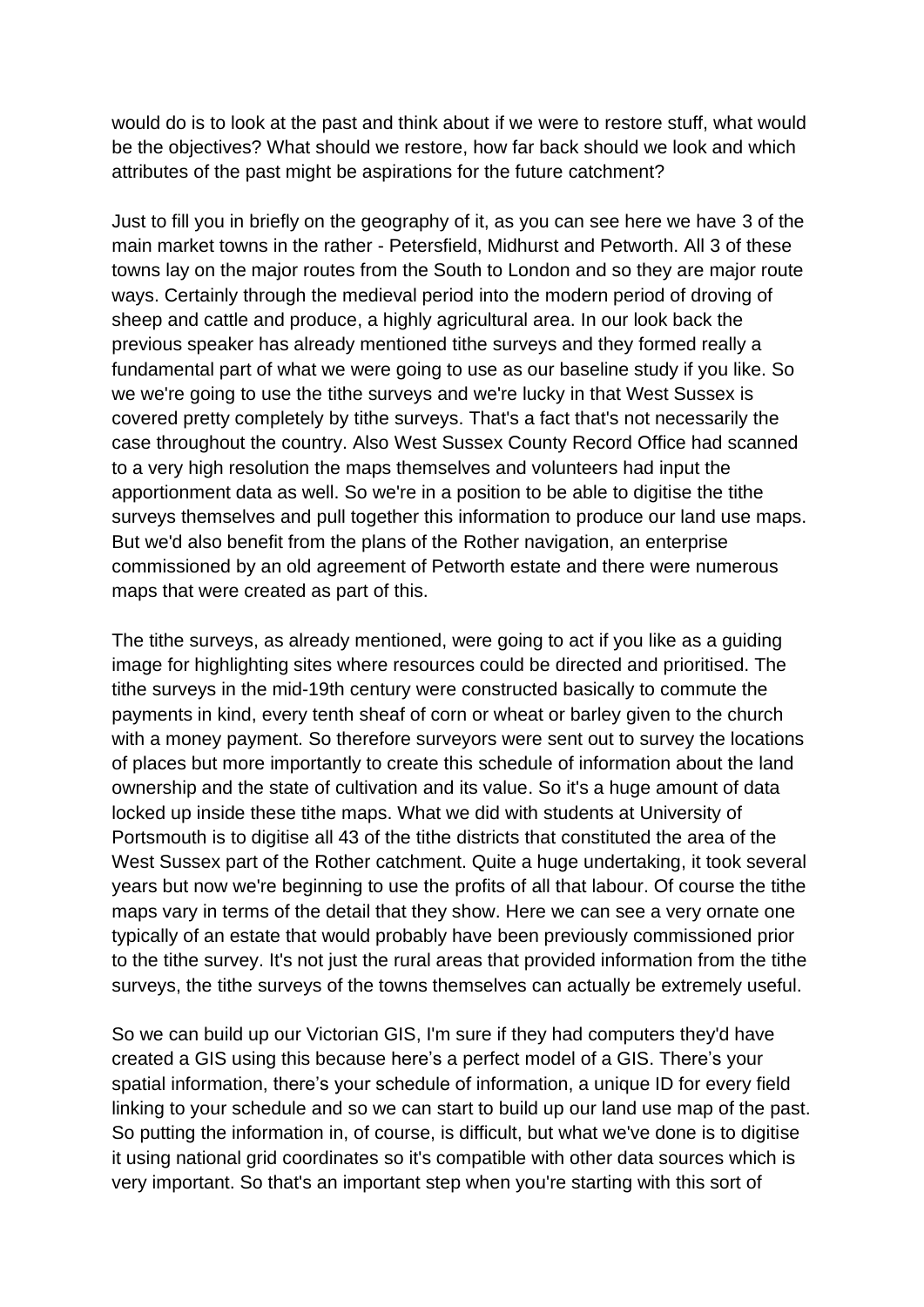research is to make sure that it's compatible with other sources. Here you can see we've been using aerial imagery, Ordnance Survey maps, to register our tithe maps, so that they are co-ordinated in a way that we can use other datasets from elsewhere, such as LiDAR, for example.

There's the digitising, that's what we were doing for a long, long period pulling this information together. The other information we can gather of course from the Rother navigation, it just shows how sophisticated the drainage pattern was in the Rother with back drains and sluices even drains going under the river in order to move water around the floodplain, quite sophisticated and these maps were invaluable, as were other maps that we found showing the meads held in common along the floodplain. But what about the maps? What about the results? Well here you can see the 43 tithe maps pulled together in a land use map that basically provides us an image of the past in the 1840s and what's striking about it is the amount of heathland that there was there. Now predominantly woodland plantation, but also the Rother running through the middle. If I move on to the next slide, you'll see it in a bit more detail.

Here you can see the Rother winding its way through the countryside followed by the floodplain meadows, which are both sides of the river all the way along and there's no evidence of this in the field at all. It's only through the historical record that you can see this and you can also see in yellow, these beige areas, the areas of dry meadow surrounding all the towns and the little villages as well. So you've got floodplain meadows and a lot of dry meadows as well in the catchment. We were able then to name each of the meads from the tithe surveys and the Rother navigation maps so that we could document in detail the locations of all these meads along the Rother's floodplain. In a bit more detail we can look at each of these with the tithe survey and show the land ownership and the strips within the meads these held in common. What was interesting was that there seemed to be points that were very important in the setting out of these strips and when we went out into the field we were delighted to find a dole stone sitting right on this location here, a point that must have been used in the setting out of the strips when they were drawing lots to allocate the strips to the various people who had rights to it.

So we can go into some detail when we're looking at particular sites using historical data. Inter-commoning as was mentioned previously, was very important. Here you can see that same area of meadows shared by the parishes of Fittleworth, Coates and Bury. Hopefully you can see the central area of the meadows with the different coloured strips according to which parish that person was able to use that strip. So they were very central not just to one parish but to several parishes, a very important part of the community and the economy. We've also spent time looking more intensively at the actual meadows drainage management system, the water management system and here we can see that if some restoration were to take place that in the past there were drainage systems, back drains, carrier drains,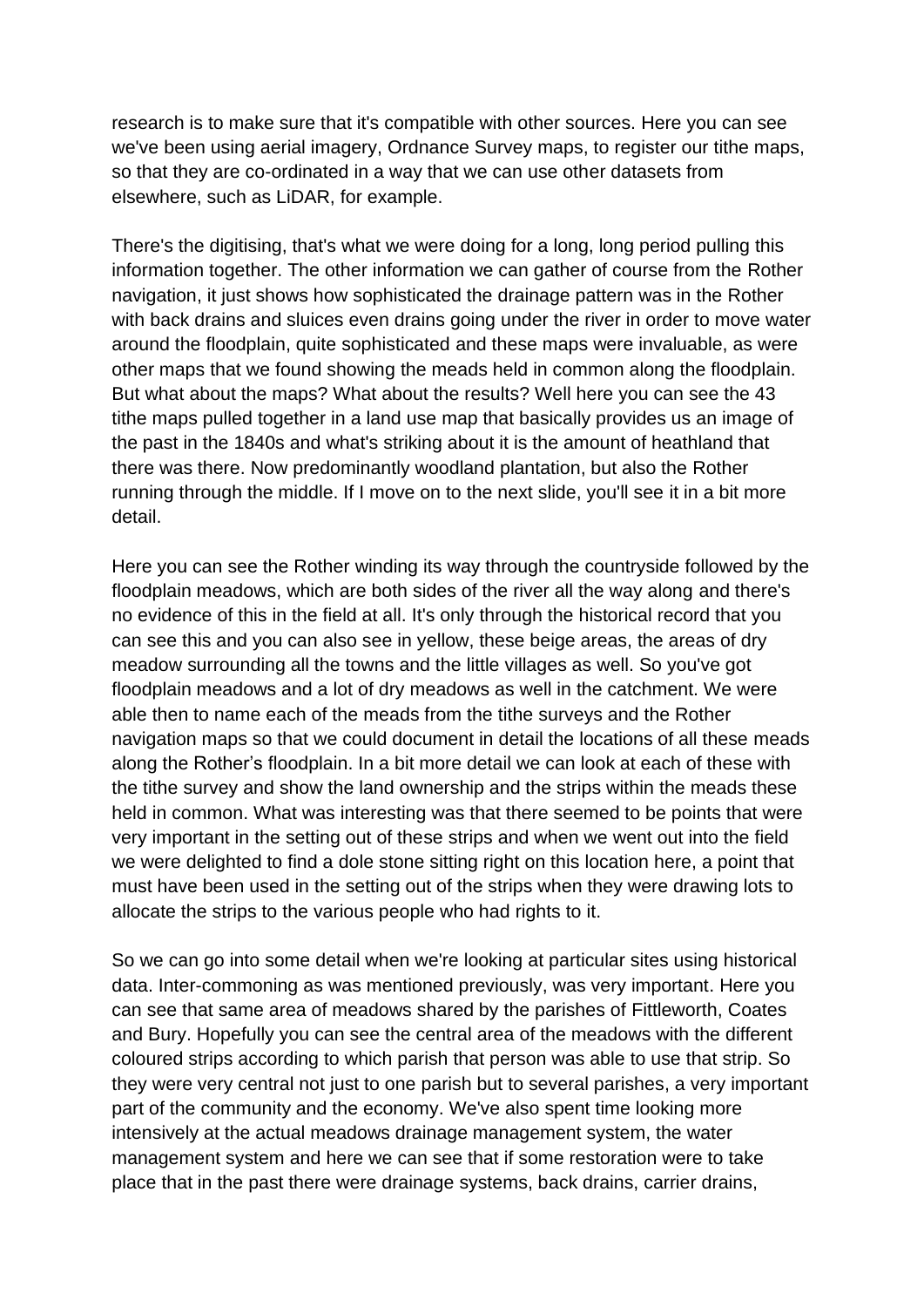sluices that were used to manage the water across the meadows as carefully as possible, not too much water, not too little, but carefully managed in order to be able to maintain high quality pasture.

So what we're hoping to do, and we haven't got anywhere with this yet, is to try to build a case for looking at perhaps some reintroduction of meadows along the floodplain, maybe not to the level of sophistication and management of the past, but certainly the hope is that we can move from this monoculture of the floodplain with all the problems that seem to arise in terms of the water quality, to something that looks a little bit more like this. If you're interested in looking any further at some of the information I've been giving you then we've basically got a site where you can download all the data that I've just been talking about and if you click on this link then we can get to basically a website where you can download the whole tithe survey data that we collected for the Rother. That's it. Thank you very much.

Katey: Thank you very much, Alistair. Very interesting, and I'm sure it'll generate a lot of questions in our Question and Answer session after these 4 presentations. We'll move swiftly on and we're now going to hear from Martin Hammond who is an ecologist for North Yorkshire County Council and he's going to talk to us about historic floodplain meadow extent on the River Swale, Ure and Ouse.

# **Martin Hammond: Historic floodplain meadow extent on the rivers Swale, Ure and Ouse.**

Martin: So I'm going to talk very much in a similar vein to the previous 2 talks, I'm going to be talking about the extent of floodplain meadows in the past in an interconnected catchment in North Yorkshire. So I've studied 2 slightly overlapping areas that form part of the Humber river basin which drains a large part of Northeastern England. So one area I've looked at is the Swale and Ure washlands. This is the geological river floodplains of the 2 rivers that drain the Northern Yorkshire Dales. So the River Swale in the North to the River Ure which runs more or less parallel to that in the South. So these 2 rivers converge just below Boroughbridge and below that point they become the River Ouse, and the study area extends along the Swale upstream to Catterick and along the River Ure upstream to Masham. So these are lowland agricultural landscapes.

The study area on the Ouse corridor covers the area between the point at which the Swale and the Ure meet downstream to the Derwent confluence in Selby district. So what I've done is gathered together a fairly wide range of landscape history sources. I won't go through all those individually but I will mention a couple. It's worth emphasising that certainly in Yorkshire, a wide range of historic documents have been translated from Latin if they're early documents and transcribed so that a lot of these are quite readily available. People think there's a great mystery to these historic sources, but often there really isn't and you can glean an awful lot of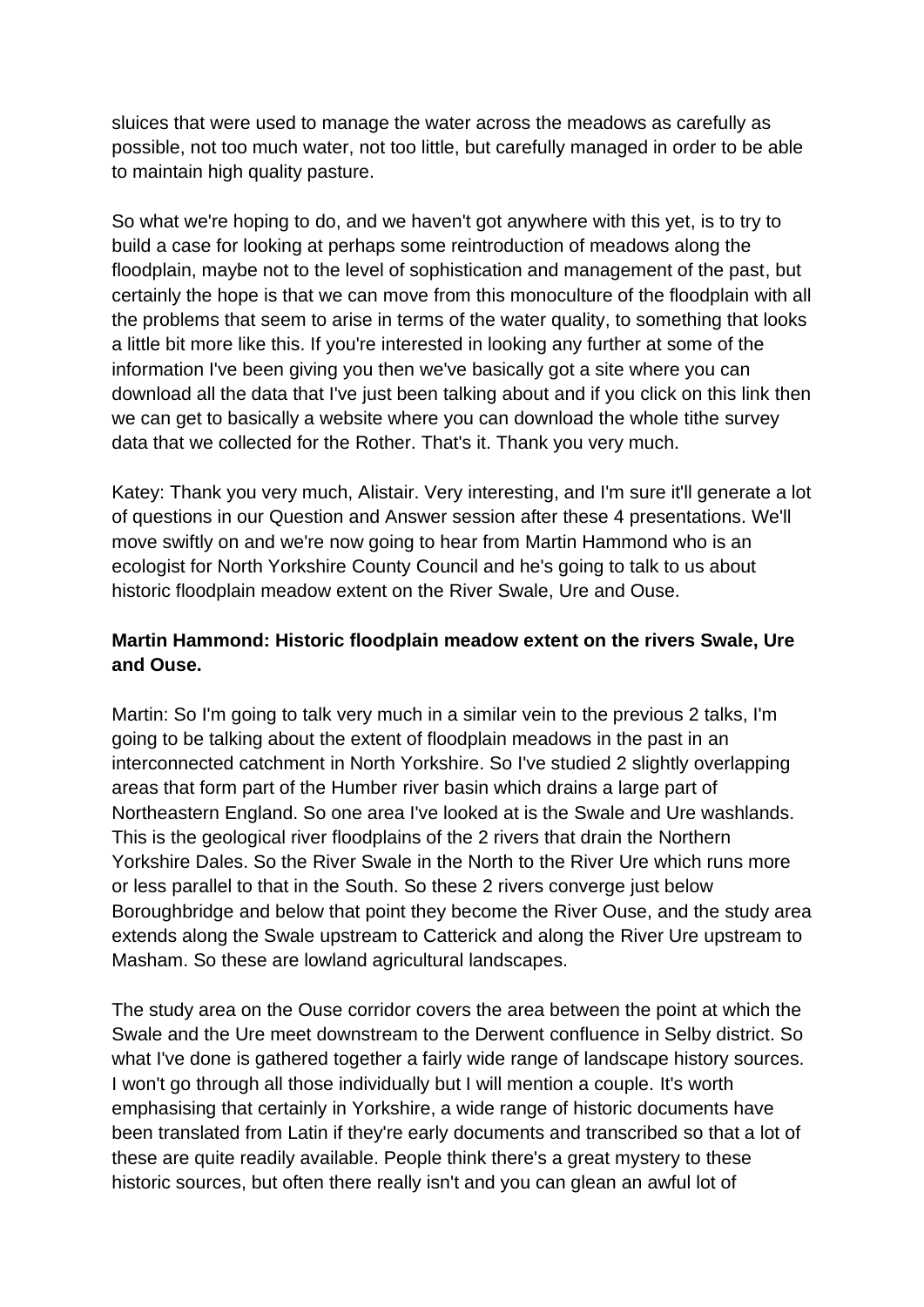information. Many of these are published, they're searchable PDFs that are available on the internet and so on. So there is a huge amount of information out there that is readily accessible, even before you start looking at original documents in the archives and so on. So a couple of really interesting sources. One is documents called Inquisitions Post Mortem. So during the feudal period when the Lord of the Manor or the Lady of the Manor died, there was a very detailed bureaucratic process of inventorising their assets. So that gives you all sorts of useful information not only about the area of different land uses within the Manor, but also the value of different land uses. So that's really useful for generating information about how valuable meadows were in comparison for instance to pasture or arable. From that we know for instance that floodplain meadows were typically worth about 4 times as much per acre as arable land in North Yorkshire. Another really interesting source is Manorial rolls. So these are the records of the manorial courts which effectively they were the common governance of the Manor. So these were actually quite influential bodies of self-government. Ordinary folk had much more representation in the manorial courts than they did really in any other sphere of public life and it's important to understand that although there were enclosed hay meadows the vast majority of floodplain meadows were part of the common resources of the Manor. So along with the grazing commons or moors and the open field arable, the meadows were subject to common governance, they were regulated in considerable detail and all of this was recorded in the manorial rolls. Now often they haven't been transcribed and up to about 1600 they tend to be in like a highly abbreviated Latin shorthand, and of course, written on parchment. So that's quite a specialist area but it provides you with a really, really vivid picture of how these meadows were managed historically. Another source I will mention is botanical records and herbarium records. So for instance, for the Swale and Ure washlands we have botanical records that go back to the late 17th century and they can tell us quite a lot about environmental change in general, but quite often specifically how these meadows have changed in terms of their flora.

So the meadow system was very similar to the examples that have been described today in Dorset and in Sussex. So meadows that were divided into numerous narrow strips or doles. But after the hay was harvested around about Lammas Day at the beginning of August the meadows were thrown open to common right grazing and this is essentially a very common system all over the country. So the same in Herefordshire, the same with the Thames meadows in Oxfordshire and it's important to realise that hay was an absolutely essential resource. I think we sometimes use the term meadow without actually thinking about what meadows we're there for. Everyone who lived in rural villages was at least a part-time farmer and you couldn't function without hay. Hay was a very essential commodity, not only do you have to keep your livestock over winter, but you had to keep the country moving. So all your beasts of burden, all your horses that were used for transport and for haulage and so on would need hay throughout the year. Military horses would need hay. There were lots and lots of uses of it. So it was an incredibly important and valuable commodity.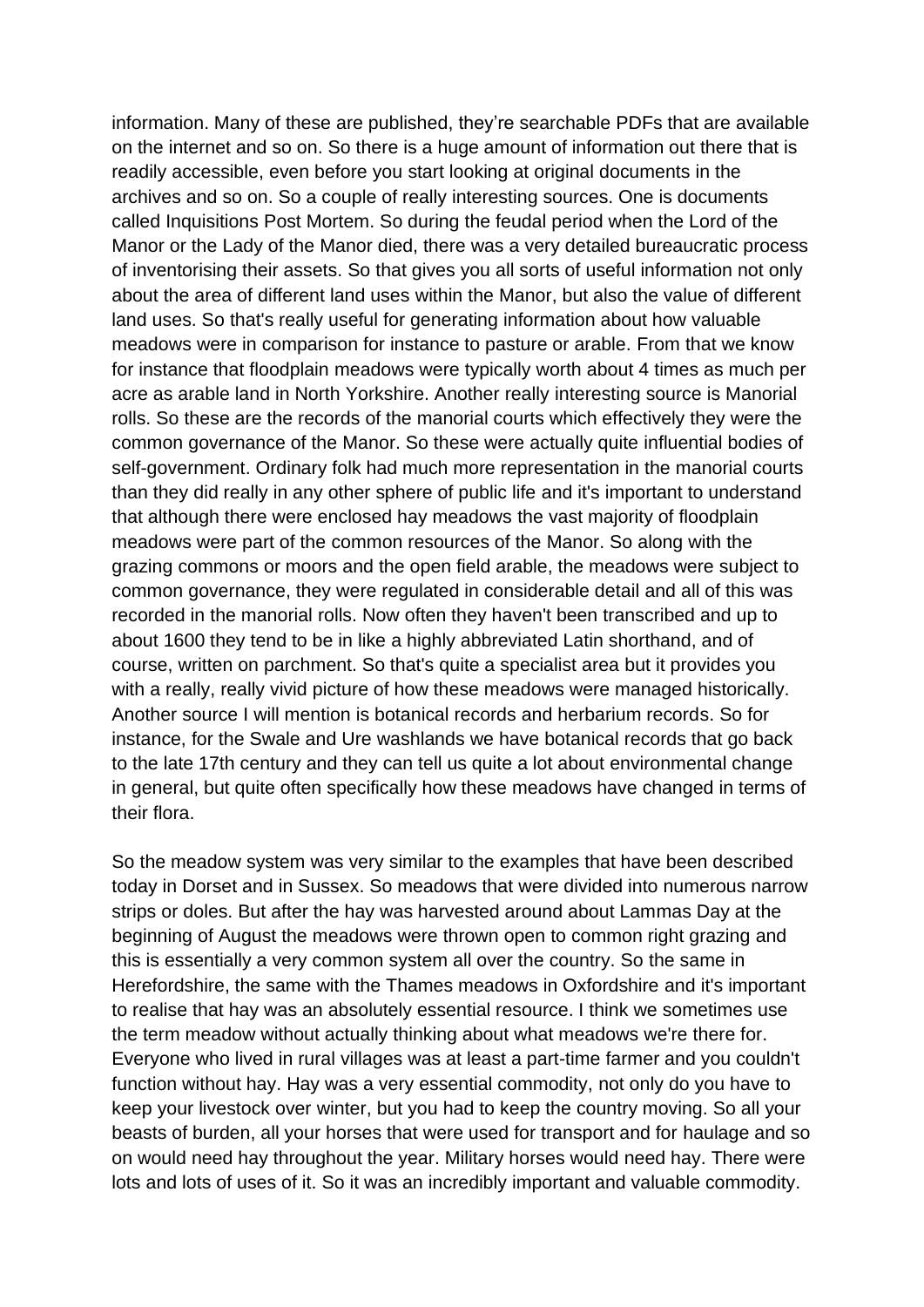So as I've mentioned the use of these meadows was governed by the manorial courts. The illustration here is just actually at the confluence of the River Swale there and the River Ure close to Boroughbridge.

So on the River Ouse when we started to plot the extent and distribution of meadows we managed to get a reasonably definitive picture, slightly less well defined along small watercourses. It is important to remember that although most of these common meadows were located on main river floodplains, there were also floodplain meadows along quite small watercourses. I mean sometimes these are now quite minor brooks or backs but often that is where some of the meadows of the Manor would be located. As we've seen with the River Rother, the speaker before me, these meadows were almost ubiquitous in river floodplains. So the vast majority of townships in lowland Yorkshire had their own at least 1 common meadow, sometimes 2 or 3. These were usually known from the Norse name of Ings. So on the River Ouse within the study area, we worked out a pre-enclosure extent of 1236 hectares of floodplain meadows. Very little of that survived so we've got about 90% loss of historic floodplain meadows, much of what survives is located within five triple SIs, unfortunately part of one of those is about to be bulldozed. Then there's a small area of degraded or semi-improved grassland that is potentially capable of restoration.

In the Swale and Ure washlands there's a very striking difference here. We didn't really think that floodplain meadows were an important part of the historic landscape and that proved to be completely wrong. The reason for that assumption was simply that there are no surviving examples at all. So unlike the Ouse where there are 5 floodplain meadow triple SIs, or the Lower Derwent Valley to the East where there's a large area of surviving floodplain meadow, as far as we know there are no intact examples on the lower Ure and Swale valleys. So this was an overlooked concentration of floodplain meadows. There have been more early enclosures in this area, so the enclosure process began in the Middle Ages, it didn't just start around 1750. So there were large enclosures during the Tudor period and this seemed to be the case more in the Swale and Ure washlands than on the Ouse. So in fact we know that there are a number of meadows that we know from documents, but we can't actually locate the boundaries of those because they'd already been amalgamated or turned over to other land uses before 1750. So we've identified nearly 100 named Ings or floodplain meadows within the Swale and Ure washlands. Some of these were really large. So the map here plots the boundaries of one large meadow Cod Beck near Northallerton. It's a tributary of the River Swale and in fact this was conjoined of other meadows some distance upstream. So this would have been a huge tract, it would have been the dominant land use in that river valley. So a rough tally of known sites comes to just over 1000 hectares in the Swale and Ure washlands, but we've got a reasonable estimate of at least 1300 hectares there. So it's rather striking that that exceeds the surviving area of MG4 grassland in the whole of Great Britain now. Again the same applies to the Swale and Ure catchments as to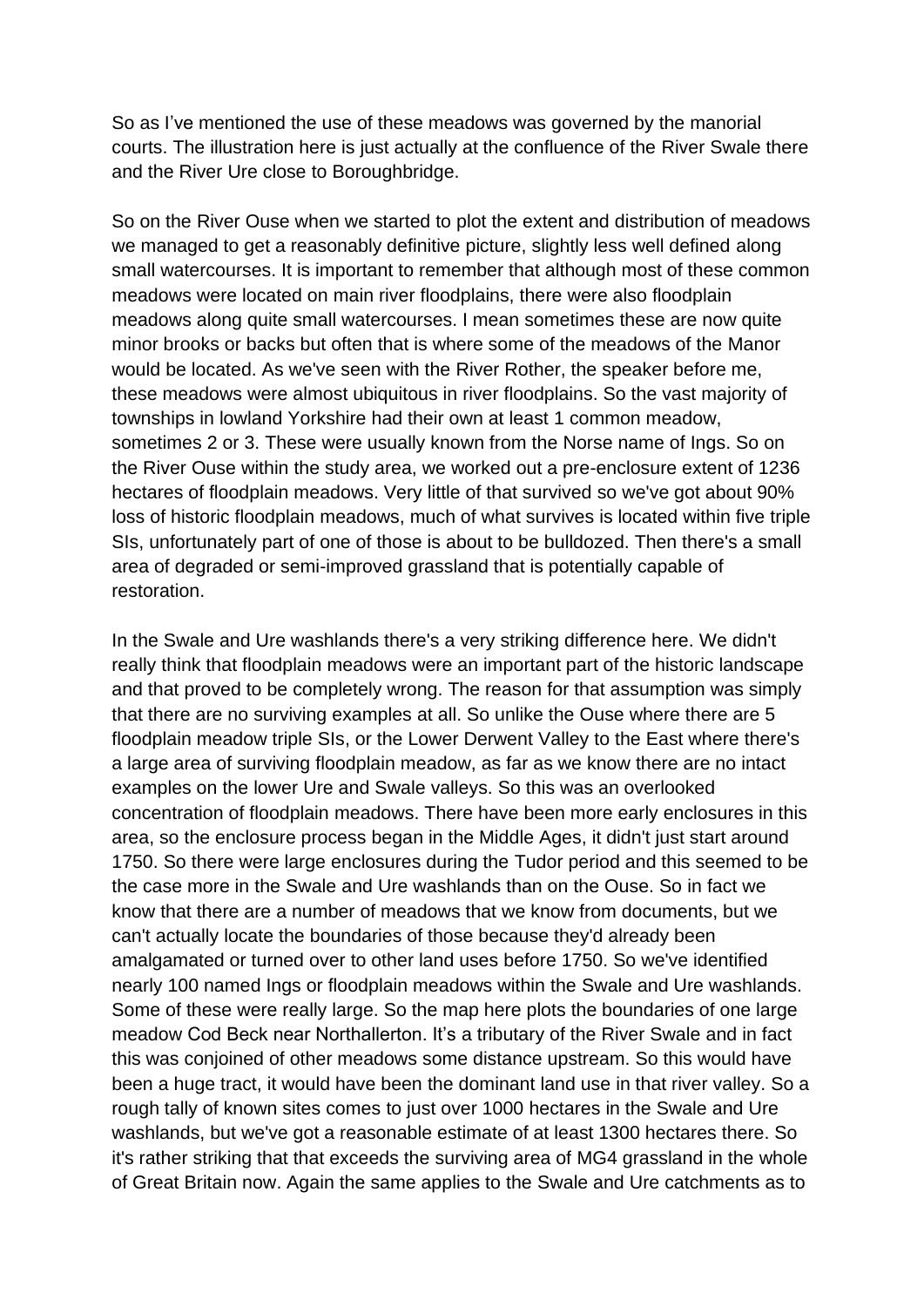the Ouse, there were floodplain meadows along small watercourses as well as the main rivers. There were floodplain meadows along the other rivers that drain into the Humber river basin so within the Ouse catchment there were meadows along the Nid and the Wharfe and the Ure as well but they haven't really been investigated yet. I've just started to look at the River Wharfe that converges with the River Ouse near Tadcaster and there were certainly extensive floodplain meadows there. From just a very, very rough scan of the maps, there would have been at least 400 hectares downstream of Wetherby remaining in the early 19th century. So about 1000 acres there. There is very, very little remaining, we talk a lot about restoration and so on, it's important not to forget that some of the surviving remnants are under threat. This is a very unfortunate example here. I went to a meadow that was actually mentioned in the Doomsday book and I found some strips that were full of meadowsweet and great burnet but it was all curled over because they'd just been sprayed with herbicide. So even where we've got surviving remnants those aren't necessarily safe and it's quite important to emphasise that conservation of what we've got left is as much part of the picture as restoration of what we could put back in future.

Katey: Thank you Martin and on that rather depressing note at the end perhaps we need to talk about that separately. We will now move on to a video I understand from Professor John Rodwell. John probably doesn't need any introduction but here we go. John Rodwell was the co-ordinator of the UK National Vegetation Classification, and editor of British Plant Communities. He resigned his professorship at Lancaster University in 2004 and now works as an independent consultant providing research and expert advice for statutory agencies and the Environmental NGOs in this country and elsewhere in Europe.

Emma: Can I just add Katey that he would have loved to have been here but we couldn't make the Teams set-up work for him so he pre-recorded it for us.

## **John Rodwell: Place-names, maps, letters and local knowledge in a South Yorkshire floodplain.**

John: Good morning and apologies and regrets that I can't be with you in person today for technical reasons. This is a presentation given by 2 people, myself and the late David Hay who died five years ago. David was a landscape and local historian at Sheffield University and he and I collaborated on this and other pieces of work bringing together his skills and mine in a way which we found extremely satisfying and rewarding and I hope you too are interested in this story.

This is the area where we worked a little shot out of MasterMap here. It's the Dearne and Dove valley which is just to the Northwest of Sheffield and you can see that the landscape at the moment is prevailingly agricultural farmland with some fragments of woodland mostly recent, and then a mixture of urban and suburban areas together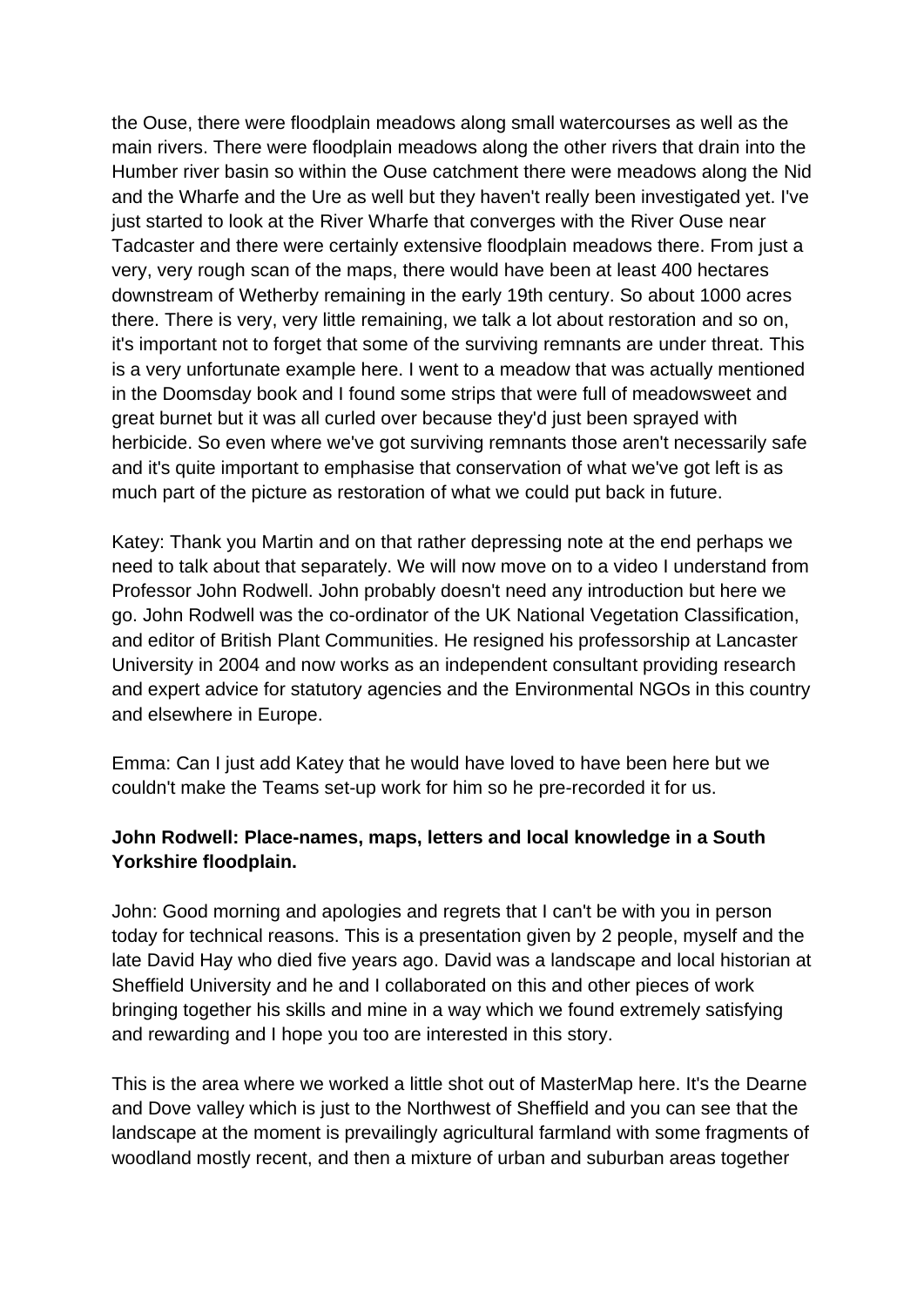with quite a lot of post-industrial landscape because this was until relatively recent time an area of coalmining with associated industries now all gone.

This shows the physical geography of the area. Notice how broad the floodplain of the Dove and Dearne are. These are relatively small rivers with small catchments but the floodplain is quite broad, the land rises from bottom right about 5m above sea level to 180m in the foothills of the Pennines to the left. Above right you can see a shot of the floodplain at the present.

This is the underlying geology, alluvium where the floodplain is and then the rest of the landscape is a corrugation of uplifted grit ridges and in between these shale vales oriented Northwest to Southeast.

This enlargement of the aerial view of the floodplain shows how it is more or less at the present time. The river runs from top left down to bottom right and then across the front of you. The areas of open water are subsidence flashes caused by the collapse of underlying coal seams and you can still see on the surface of the floodplain the position of the old drainage ditches which marked out the ultimate enclosures of the floodplain and surrounding the urban and suburban landscape and intensive agriculture around as on the floodplain itself at this present time.

This is the range of historical records and other assets which we had at our disposal in this study, 2 half tax returns and then 2 Charters from the early 1600s from the major landowners at that time. Trinity College Cambridge inherited some lands at the Reformation and we have maps and documents from their archive. The Napoleonic Crop Returns were an interesting resource. These were returns made by every parish in government command at the time to show how much land lay under what kind of agricultural crop. The Tithe Apportionment Map produced in 1840 when tithes were abolished and replaced by cash payments and the accompanying survey, census returns from 1841 and then a variety of government agricultural surveys, in particular the 1942 Second World War survey, as well as MasterMap and some recent local maps.

The character and history of the floodplain are intimately linked to the township itself. Here we can see shown in black is the growing urban area of the township on a number of maps and then bottom right the population of the town from the 14th century onwards till the beginning of the 20th century. The big rise in numbers in the late 1800s was caused by the start of deep coalmining and an influx of working people and their families.

This is a reconstruction of the medieval landscape from the 2 Charters which we had at our disposal. The floodplain is shown as fine stipple. This is the extent of alluvium and then above this on the uplifted land are the 3 arable fields, open fields at the time, whose shape and extent we can work out from the Charters. Then woodland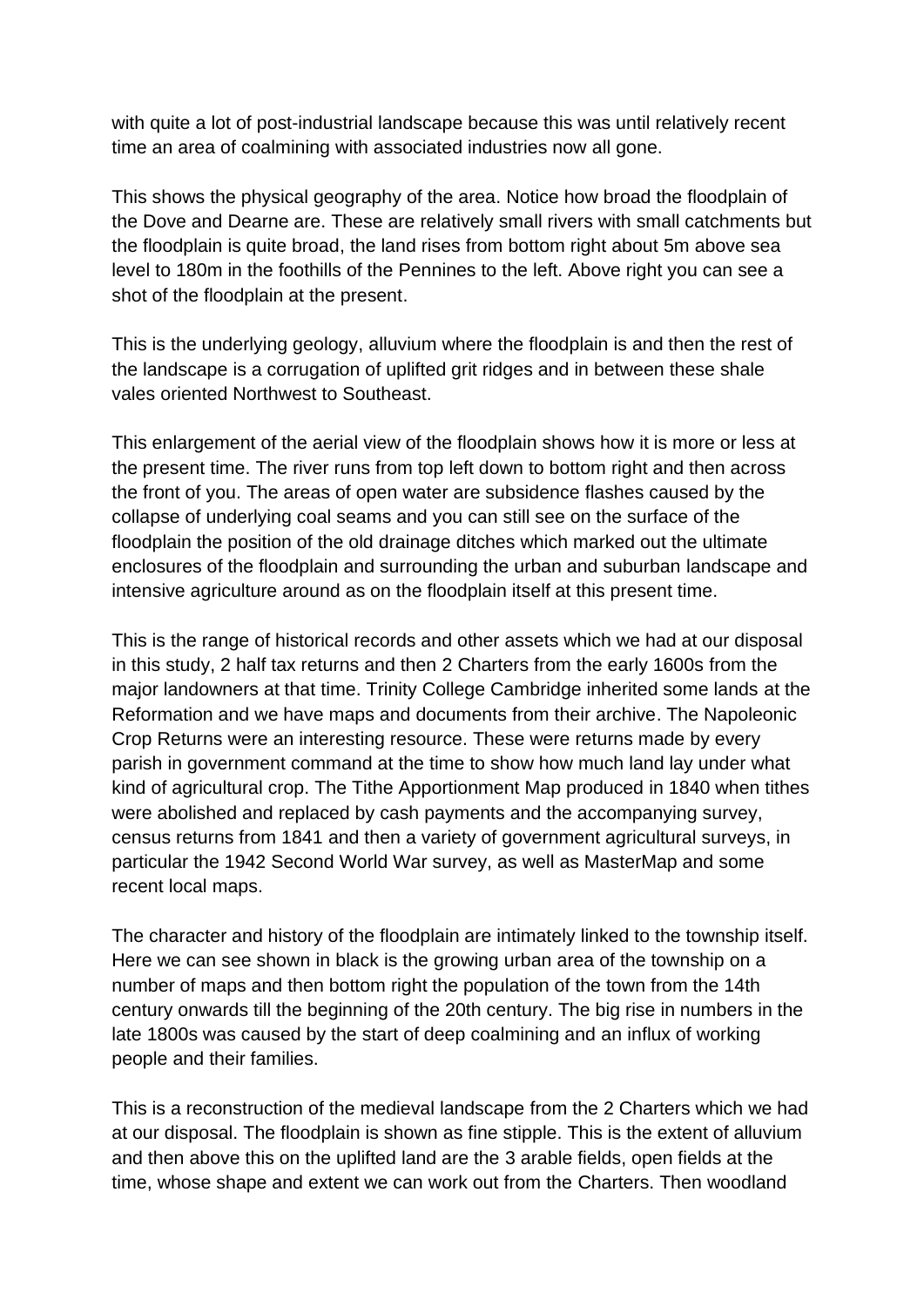shown as coarse stipple. All these were agricultural assets for the community which were bound together in an interlocked system of land use, common land use of course on the floodplain and in the arable and with common access to the woodland.

We know from the Charters that low lying land in the floodplain was called Ing or Ings. This is repeated in a variety of places across the floodplain. Ing is a Middle English word meaning 'flooded meadow' or 'low lying wetland'. Roger Wombwell and Healaugh Priory are the 2 major landowners both held strips and furlongs in the meadow as it's called in the Charter. So this gives us some clue as to how the land was managed at this particular time. Neighbouring townships have references to float or floyt in the way the floodplain was managed and this suggests that some of it, or all of it maybe, was managed as a kind of water meadow in which the flow of the water over the surface and the depth of the water and the movement was controlled, but we don't have any other evidence in favour of that. The Manor Court shows fines imposed for poor maintenance of banks which kept the water under control towards the edge of the floodplain and there is in the 1379 half tax a reference to a man called Richard Dyker whose job it was presumably to dig and maintain the dykes or ditches on the floodplain.

There's also a reference on part of the floodplain to moor, Old Moor and Wet Moor are the areas shown on the right of the floodplain here. Moor is an old English word meaning a 'barren, wet place' and this would be not moorland as upland but probably lowland graze mire, perhaps a local accumulation of thin peat but that's entirely gone now and we don't have any record of Turbary rights.

Trinity College at Cambridge when they acquired land from the dissolution of Healaugh Priory commissioned a map and records of their holdings. They inherited this land together with the patronage of the parish that is the right to appoint the vicar and a share in the tithes or the 10th of the value or actual crop from the arable and hay lands. They commissioned a map in 1757, a rather beautiful map made by a cartographer in Leeds to record the extent of their property.

This is what we can deduce from the records and the map of Trinity College. The extent of the open floodplain is much reduced now and it's shown here again as fine stipple. There's interesting correspondence between the Vicar of Wombwell and the Master and Fellows of Trinity College because the Vicar was not getting his tithes, his due 10% of the produce or its value from the lands. Collecting the tithe on the corn as it was called, is simple he could turn up at the mill, there were 2 mills in the parish and collect a share of the flour, but the hay tithes were paid in cash or not paid as he complained. He says, 'I'd be much entertained by promises from the people of Wombwell, they give the clergy brass for gold.' He said this in 1767. But the important thing about this is he does say there, 'That land in the valley is being cut for hay.' So we know that the management continued in this way in open fields until the late 1800s.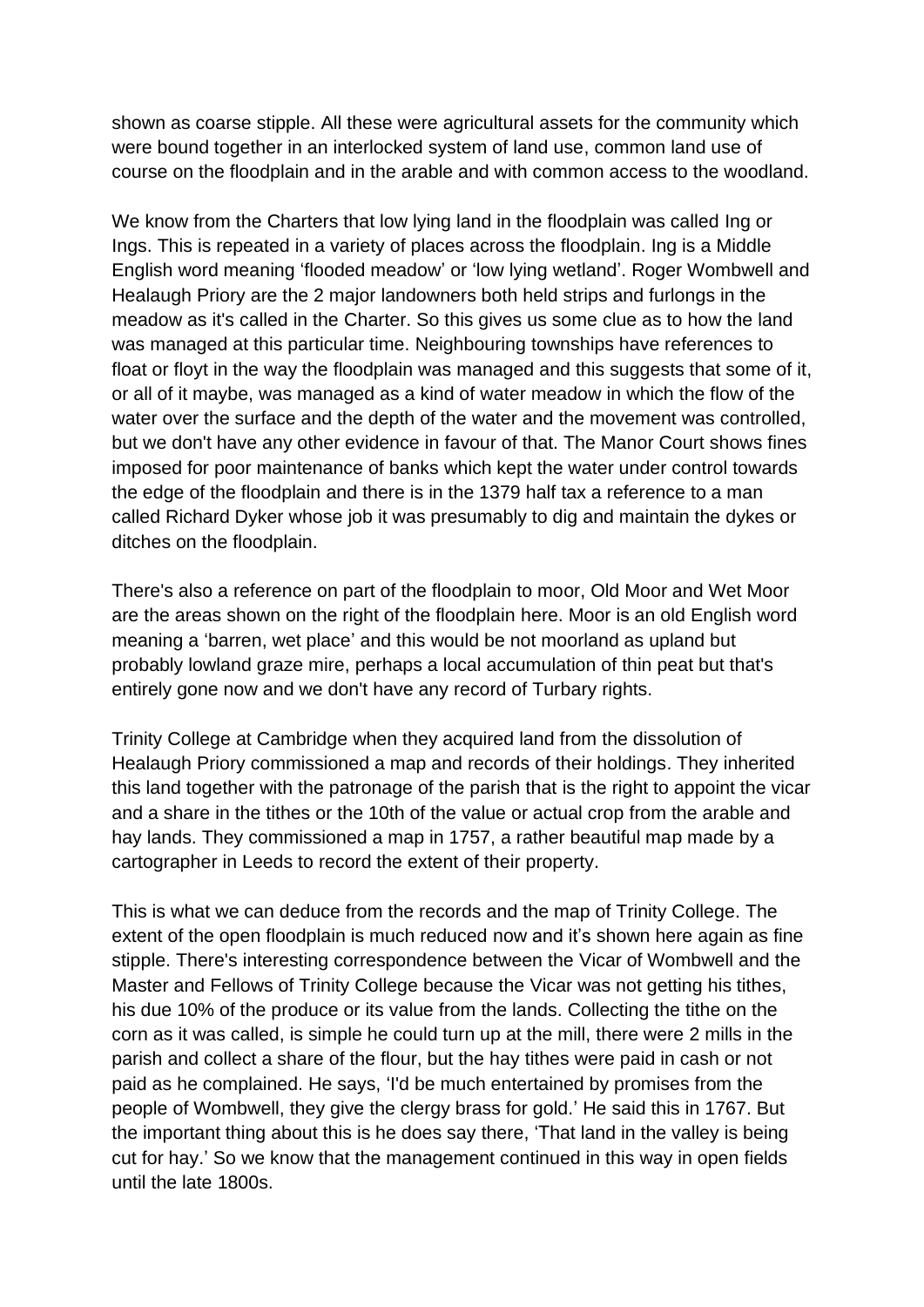This was another map commissioned by Trinity College which shows the extent of their lands which were amalgamated here into blocks on the floodplain and notice the river is at present constrained, that is it's not embanked and therefore presumably able to flood easily over the land in the winter. In fact, there are records of the passage from the 2 sides of the valley being blocked by the depth of the waters.

By tithe apportionment however we can see here that the whole of the valley floodplain shown on the previous extent on the map that that area is now completely enclosed in these fields. The fields are recorded as being either arable or as grass. It doesn't say whether it's pasture or meadow but it's all enclosed and the river notice has now been straightened along the top of the coloured area. It's possible to plough in the valley so presumably that, as far as possible, the waters were controlled at this time and there's been a shift away certainly from common management of the valley bottom fields on the floodplain.

The tithe apportionment also tells you who managed the land and here we can see it's divided up into several now tenant farmers or owners of the land, absent landlords. Therefore the common use of the land in strips has passed away, although a  $1/3<sup>rd</sup>$  of the population of the parish were still farmers or farm labourers. So at this time it's still prevailingly an agricultural landscape. The first deep mine was opened about 15 years later.

The 1942 National Farm Survey is extremely detailed and it tells us that there were a reduced number of landowners here at the present time. Again the blocks of colour indicate different landowners. Mr Hinchcliffe farmed an extensive area of the floodplain, partly rented from Trinity College and the records of the farm survey tell us how much arable land he had under what crop but also how much of it was pasture and how much of it was meadow. It doesn't say anything more about the management of course, though you can see quite a lot about the detail of how the farm was managed at the time, presumably more intensively now with chemical fertilisers as well as animal dung.

We know from a relatively recent archaeological survey that there was a prehistoric farming activity in this neighbourhood. Here we see an area which was excavated which shows an enclosure and field system with Romano-British pottery and carbonised remains of cereal grains. So clearly arable farming is of ancient times on this particular land. If we expand that little block this shows more or less how the thing lies at the present time with these subsistence flashes and the old drains running across the field. There is no surviving species-rich floodplain meadow in this area. But there's a considerable interest now in restoring the system to how it might have been managed in the past.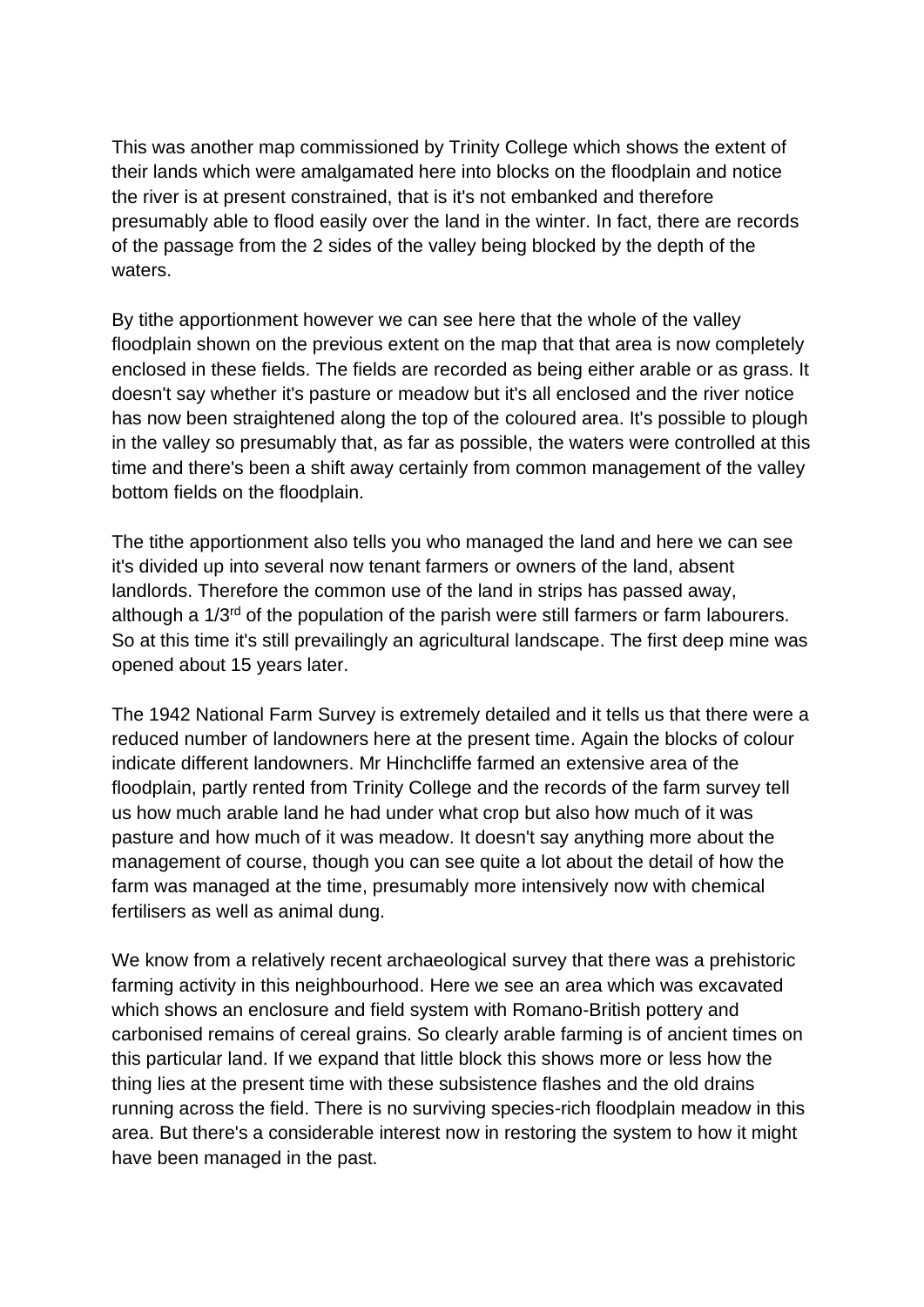Katey: We're going to make the presentation available again after the conference, so you all will be able to hear it again. We've gone to the final slide there because I'd like to have some time to get questions in for the previous speakers as well. Unfortunately John can't join us for the quick Q&A but if we could have Antony, Alistair and Martin back.

## **Questions and discussion**

Catriona: Clearly looking at historical maps which is really interesting, it's all obviously about finance and why if the meadows were the most valuable land were they left to belong to the commoners, so someone in the chat suggested that it needed communal effort to mow it.

Martin: Just a couple of things. One is it's partly just economic changes, a shift away. At one time in the Middle Ages when this system of common land use basically fed the country for 1000 years but you got to a situation where the economy changed. Farming became a specialist occupation rather than something that most people did. Therefore you no longer had this peasant economy where everyone in the village needed a hay supply. The other big factor was a change to other ways of providing forage so sown grass leys, various other forage crops and so on that were introduced in the 18th century. Hay just became a much less critical resource for the rural economy.

Catriona: But I thought you said that the meadows were enclosed later than the other land, although you also said that it was the most valuable land or is that talking about different periods?

Martin: Yes it happened at different times in different areas. Some of the SSSIs on the River Ouse were never enclosed. The reason that they escaped agricultural improvement or being converted to arable is partly because they remained in multiple ownership. In other cases floodplain hay meadows were enclosed in the Tudor period and so on. So it just depends on local circumstances.

Alistair: Yes I'd agree with that. I think Lord Egremont in building his navigation the Rother Valley had to compensate meadow users and the commoners for any inconvenience. Sometimes the canal would mean they'd have to build a bridge so that they could reach the meadows on both sides of the banks. So they were still very, very important in the 18th century and people protected their rights and the landowners knew that.

Antony: There's also with the enclosure it's often associated with improvements, so bringing in a lot of capital to improve the land. So we've got instances on the Thames where the common meadows are replaced by constructed bedwork water meadow systems which require a big injection of capital. So that's coming more from private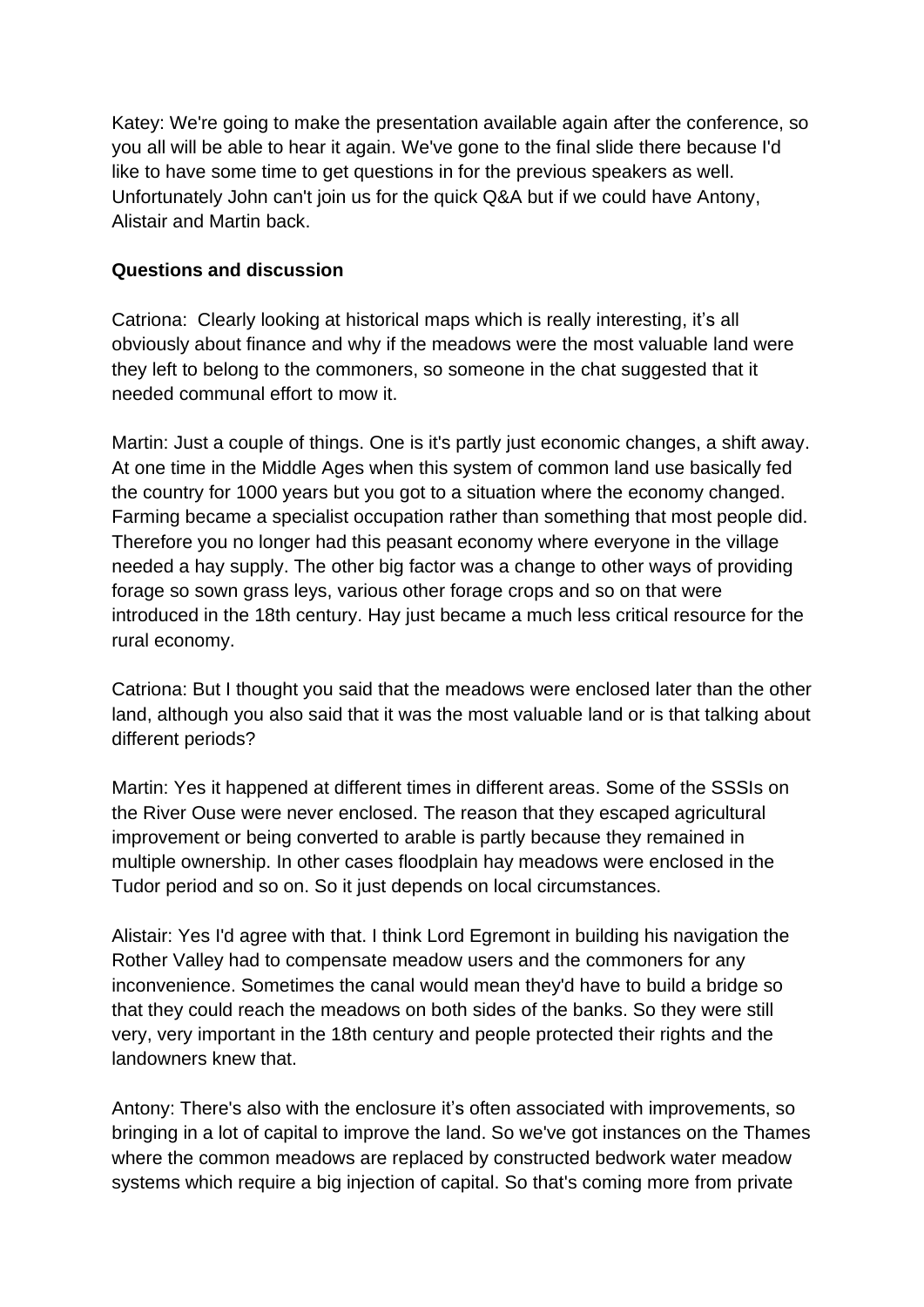landowners who then obviously want to take the benefits of that. So you're getting a shift in ownership but also shifts in intensification and injection of capital into the agricultural economy.

Question: I'm interested in the extent to which floodplain meadows were managed as water meadows in terms of having engineering interventions. I was quite struck by the Rother Valley example, that you found that there were quite a lot of quite sophisticated water management systems. I'd always imagined that they were the exception rather than the rule in floodplains but I'm getting to think maybe I've got that wrong. So I'd just be interested to know what you think about that.

Alistair: I think it struck us as well, we were not necessarily expecting to find the level of sophistication in it. But it was slightly different to the bedwork systems that you'd find in the chalk streams, not as sophisticated as that by any stretch of the imagination. So yes there were different levels of water management, but management there was, and to get that flow of water across the meadows just right it was very important so it wasn't going to saturate it and it wasn't going to be too dry. So different floodplains will react in different ways and of course the river itself will be very different from one part of the country to another, so they adapted through trial and error methods of being able to manage the water across it. The Manor, the Reeve of the Manor at Petworth was very much in charge of making sure that the person in charge of the ditches cleaned them out regularly. This was something that had to be done regularly for the water to flow properly. So yes I think I don't think the Rother is atypical at all, I think it's possibly more common that form of water management in those valleys than the bedwork systems of the Avon and Test and others which are exceptionally sophisticated.

Martin: It is also worth bearing in mind that water has been heavily managed for other purposes too as well as for milling. So most rivers from the medieval period, there was heavy interventions in them to manage water levels and route water around the floodplain for milling, and then they're having to integrate that with agricultural activities and various other uses too. So it's important not to see the water management as solely to do with floodplain management.

Alistair: I think during the 17th and 18th centuries there was a lot of experimentation. You've got the agricultural reformers, you've got societies, and journals being produced about agricultural improvement. Bedwork systems and improving your meadows was very much part of that. So there was a little bit of a craze about it where land managers and landowners like Egremont would try some of these things out and sometimes it worked, sometimes it failed. So there was a passion for it certainly during the 18th and into the 19th century.

Martin: In North Yorkshire there's no real evidence of sophisticated irrigation systems. Maintenance of ditches has been mentioned, it was really important. It was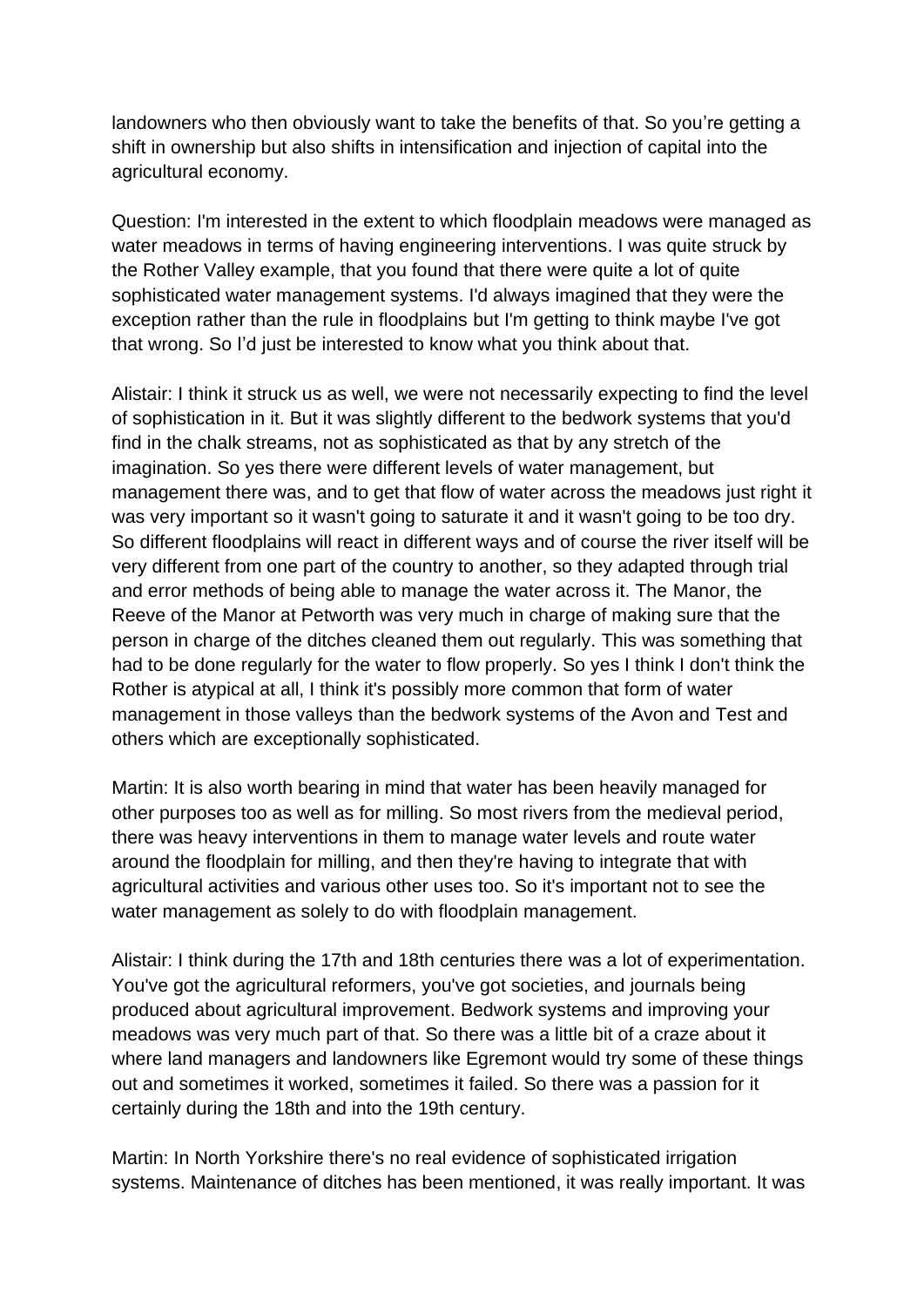a general obligation upon the inhabitants of each manor and in fact the most common cause of people being presented to manorial court, ie, accused of a misdemeanour, was over failure to maintain the ditches they were responsible for. But there wasn't any sophisticated system for letting water on and off. There's evidence of embankment of floodplain meadows to keep off summer floods from Tudor times onwards, possibly earlier but there's not a lot of documentary evidence of that. Untimely floods were common. There's plenty of medieval records of haystacks floating down the River Ouse through the city of York and that kind of thing.

Katey:. Just one quick final question from Stewart Clark.

Stewart: What a brilliant session. Thank you all, a really great set of talks and really complementary. Quick question put in my mind by Martin's comment about how valuable hay was. I dabble around the reading history of the Fens pre-drainage and there's a lot of talk about the value of grassland and grazing and you can see these strip structures, but there's nothing that I'm aware of which talks about hay and listening to that conversation it has made me think that actually presumably these would have been managed for hay as well and presumably would have been managed like flood meadows. Does anybody have any views on that?

Antony: So are the Fens being used in the same way? There's more work I would say on the Fens and their management than there is of floodplains. But I think you need to see floodplain meadows in the same light as that management of the Fens, that its being managed heavily, in a sense intensively, for the production of hay. I'm thinking particularly of the Fens work and I think that's very, very similar to how floodplain meadows work all around the country so I think there's a lot of parallels there.

Stewart: Thanks, Anthony. Yes that's the work I was thinking of and I was just checking my interpretation, but it feels like it's the same sort of system. Brilliant.

Martin: Meadows were recognised as a distinct land use and certainly on the boundaries of floodplain meadows, as far as I can see, tended to be fairly fixed over very long periods. That's one of these things that makes these grasslands so interesting is this amazing consistency of management. It could be slightly different in the Fens because that's more generally a wetland landscape. But certainly in historical documents meadows should be recognised as a distinct category of land use as opposed to summer pasture.

Katey: Thank you everybody. I'm going to call a halt to the Q&A session now. We have a lot of questions still in the chat but we'll come back with those after the event. Can I just say a massive thank you to our 4 speakers and hopefully you'll be able to stay with us to join in the next half an hour which is where we are going to come out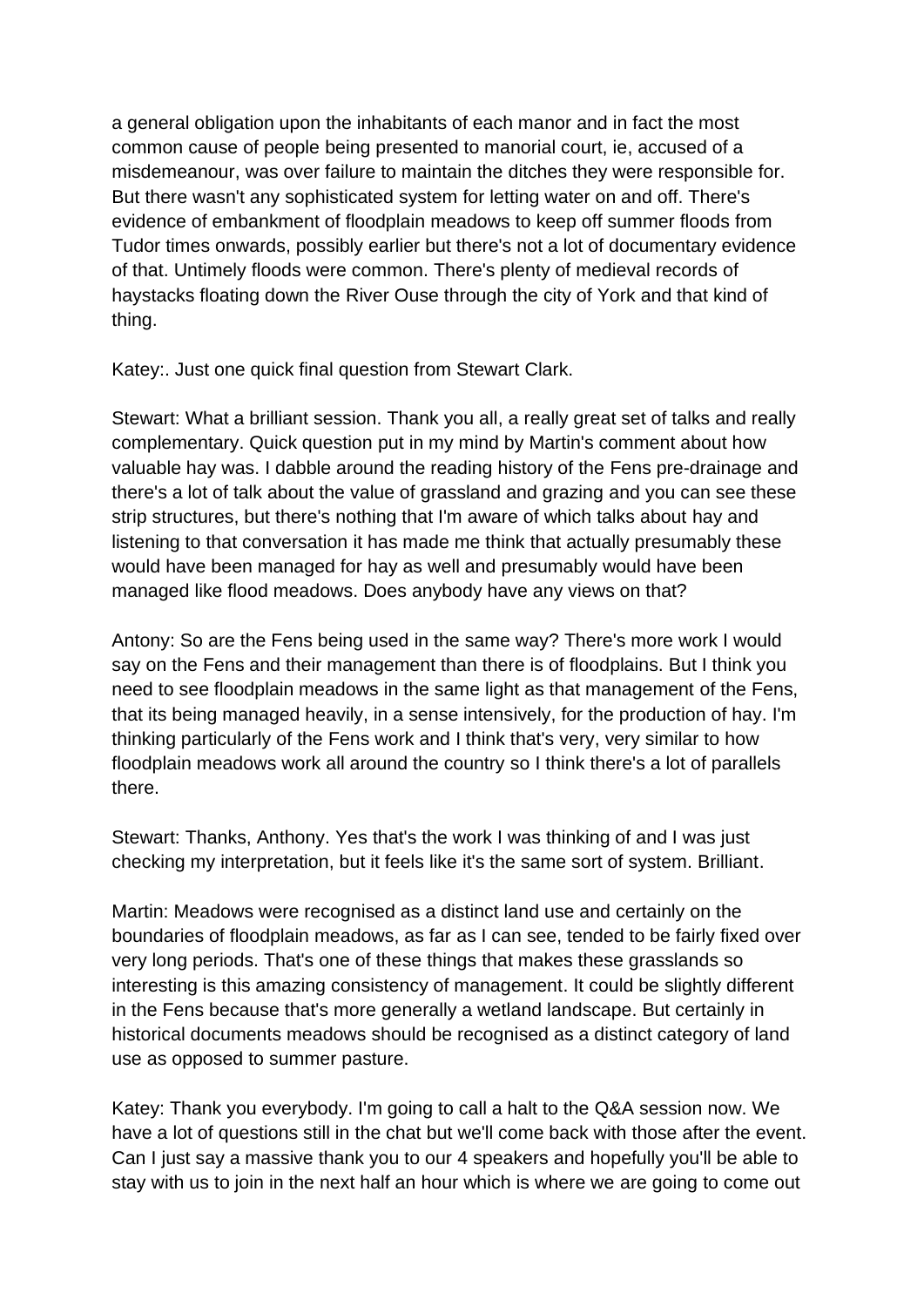to you with a series of 4 questions. We're going to have a short discussion around those and then we'll put a poll to you all. So if we could now move on to putting up the first question please. Has anyone explored the land use history of their floodplain? Now the polls come up already but I'd quite like to have a bit of discussion about that as well. So we've got about 5 minutes here, if anybody would like to come in and tell us about any experience they've had of this. OK, Ann Cantrell.

Ann: I'm working with a farmer on the River Dove just outside Ashbourne on the Staffordshire-Derbyshire border. We are trying to restore floodplain meadow habitat there and we have a small community group that's involved in trying to help us do some of that restoration work. What we've been struggling with actually is trying to find out the history of the site. So we have got some information, but it's very limited. So I'm really looking for advice about how we do that. We don't have any funding to do anything that the speakers have done here, which is absolutely fantastic and amazing. I wish we had more information for our area but I'm looking for advice really about how we can get more information. We know we've got ridge and furrow within the fields, we know that there's lots of drainage systems happening on the site, we presume it was managed as a water meadow, but we're not certain. What can we do to find out more?

Alistair: If you haven't used it already there's a fantastic resource of historic maps held by the National Library of Scotland which shows the historic Ordnance Survey maps. Now even from that, even though the floodplain meadows might have gone, you can still look into the form of the enclosed fields and see instances of those funnel shapes, the general morphology of them, so that can be a help. Sometimes they've already gone but in some cases that does give you at least a clue as to their former existence.

Emma F: Also you could go to your local records office and look at your tithe maps and your apportionment records. They might even be online, some record offices have actually got them digitised. If you're a member of any of the genealogy websites some of those actually have tithe maps. Dorset has all their tithe maps and their apportionment records on there. I know it's not your area, but it's worth looking for those tithe maps for your area, which will be available to the general public.

Katey: Now we'll go to Alison MacDonald.

Alison: I just wanted to say that I was very fortunate in living in Oxford and the local record office and publications were also telling me the history of Port Meadow and that took me back to Doomsday and the records that we've already heard about. So local authorities do have records you can look for. Go to the local record office, especially in the library where they may well have relevant books there.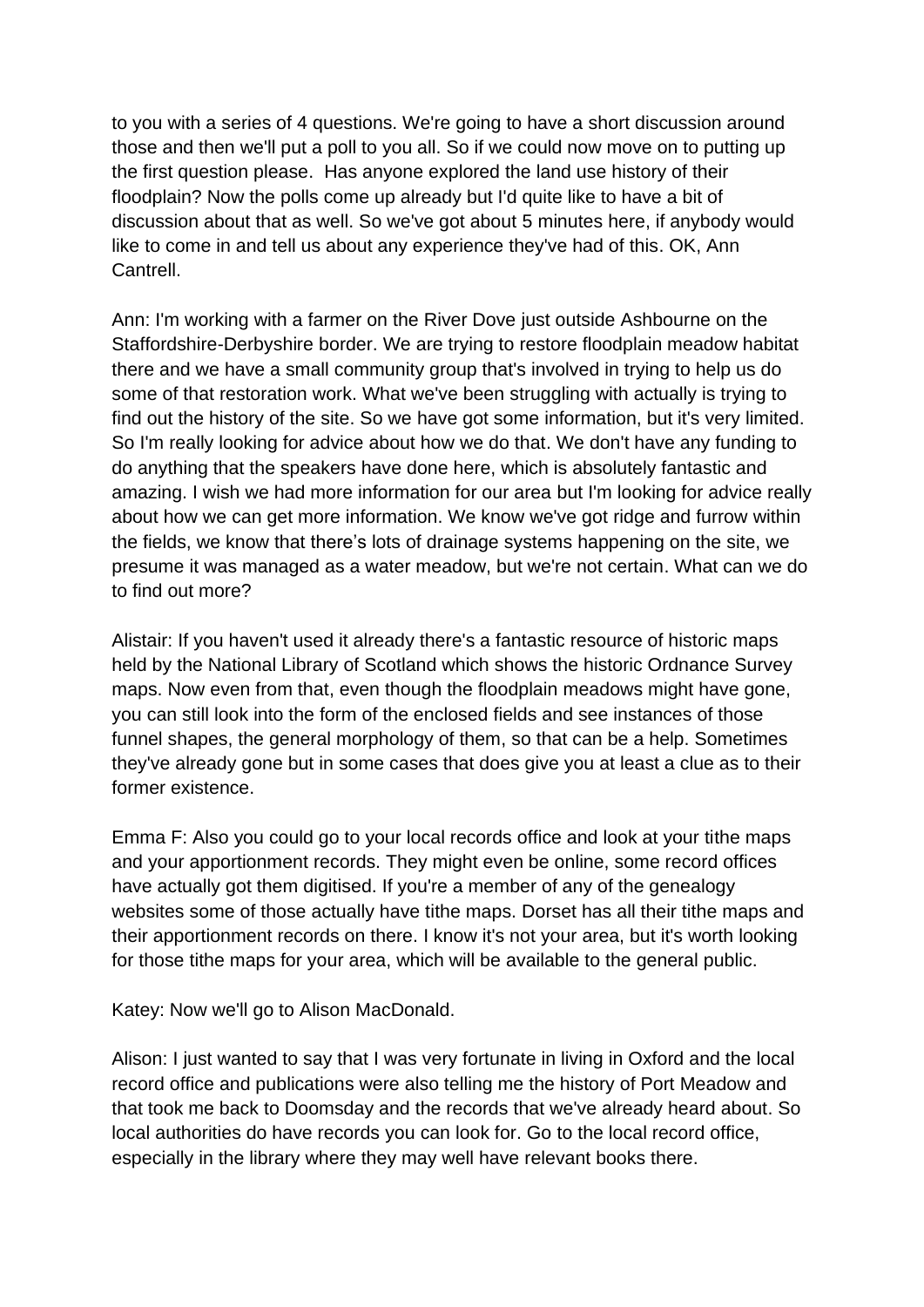Catriona: So we're also a fan of Oxford's local history centre. We are working on the patch down from where Antony has worked. That's the area that we're restoring and also working with the local community. What's really interesting is community involvement goes back quite a long way. In the 1930s the WI looked at all the historic field names and have done it on a wonderful kind of tracing that goes over the Ordnance Survey map. Also we're working with the old people in Eynsham and what's interesting and tragic is that the older generation know the old field names. But in the last 40 years they've been lost because the younger generation don't know them.

Alistair: One thing I haven't mentioned that maybe people who have access to maybe to go to Kew to the National Records Office, they have the tithe files which are different to the maps and the apportionments. In these tithe files there's a description by a commissioner of the parish and it's agriculture. Sometimes they can be extremely detailed including the floodplain meadows and it's not really tapped into very much because it's not available at the local record office level, it's available at Kew. You also get the pristine copy of the tithe map and the apportionments. So if you ever get a chance to go to Kew then they have this tithe file data which is very detailed that accompanied every survey that was done.

Katey: Thank you for that. Yes. Interesting. We have the results of our poll in. So 65% of you said No, and 34% of you said Yes. So we'll come back to talking about that probably after the event. Right. Let's go on to question 2 if we can please. So if you've done some work on historical land use research have you used this in an applied way?

Do we have anyone else who might have used this in an applied way? No, I think that's interesting isn't it? It's almost as though we have a gap between doing the research and applying it which is slightly concerning.

Sarah: Just to say the work I do is slightly different. I do historic landscape research primarily on design landscapes, but obviously a lot of them include meadows and that leads into conservation management plans and conservation plans. Often the sites go into stewardship programmes. So it's something I do come across but I have a much more designed landscape background

Catriona: I just want to say that we've used it only so far in terms of community engagement and also landowner engagement trying to encourage people to keep the historic names and often to tell them the historic names so our neighbours at Pinkhill we've found out the historic names of their fields for them.

Simon: As Martin will know I work up in Yorkshire. The historic information I've used I've actually drawn upon some of Martin's work actually, it's very useful as the previous speaker just said in where meadows have fallen out of agricultural systems,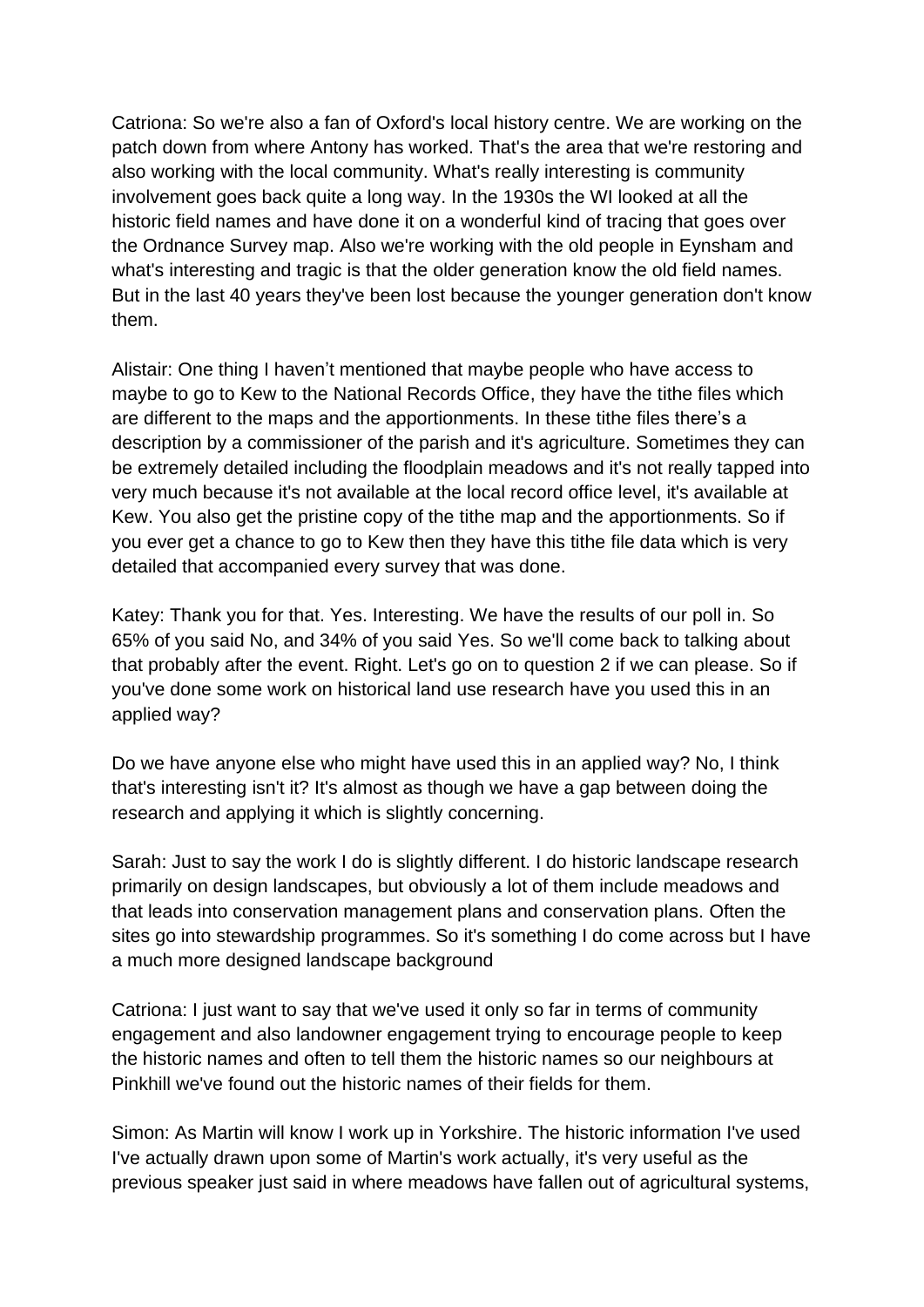to show people that they were once part of such a system and to help try and get management reinstated. So that historical context can be very useful where a site's no longer part of the agricultural system.

Antony: So I just wanted to say a little bit about the Killerton work. So that's on the Culm which was one of the earlier rivers that we looked at. But there we have floodplain meadows too and we've been able to feed those into the National Trust's Green Recovery Challenge Fund Project there. They've got major work going on in the floodplain there. So we've been able to feed that understanding of the agricultural landscape and the centrality of meadows to that. There's a couple of floodplain meadows there with their funnel shapes, which we can be pretty confident point to 1000 years of hay in the floodplain there and I think that helps even with the reimagining that's going on of floodplains at the moment and saying actually no it wasn't all woods. Meadows were very much a part of that landscape going a long way back is in itself quite an important message to carry across, particularly if you can point to it very specifically. The boundaries in that floodplain are probably the same as they were, I don't know, in 1086. There really is incredible longevity in that landscape.

Martin: In terms of applied use, I think it's helped with the Swale and Ure washlands we'd previously identified fens and calcareous grassland as real priorities in terms of conservation and restoration and doing this landscape history research has kind of like uncovered floodplain hay meadows as a really important characteristic part of the landscape. So that adds a new emphasis that really we just assumed that that habitat hadn't been important historically. So I guess that's an applied use. Restoration of floodplain meadows now forms part of the emerging conservation strategy for the area.

Alison: My applied way was to take the history of the management of floodplain meadows, notice that Natural England was allowing sheep to graze the aftermath of the meadow instead of cattle and setting up an experiment to look at whether there was any difference in the botanical composition of the meadow, and discovered that actually the traditional way produced far more biodiversity than either sheep grazing or no grazing.

Katey: That's a very current subject at the moment isn't it? Right I'm going to move people on to the next slide. So we are thinking of putting together some training resources to help people explore local history of land use on the floodplains. What sort of training resources would be of most interest to you? Here can I ask you to tick all of those that apply. So we've got face to face workshops, online webinars, written advice in a training manual, and case studies showing how others have undertaken their own research. We can have a quick discussion about this if anybody's got anything to say, but it might be that people just want to put things in the poll and we'll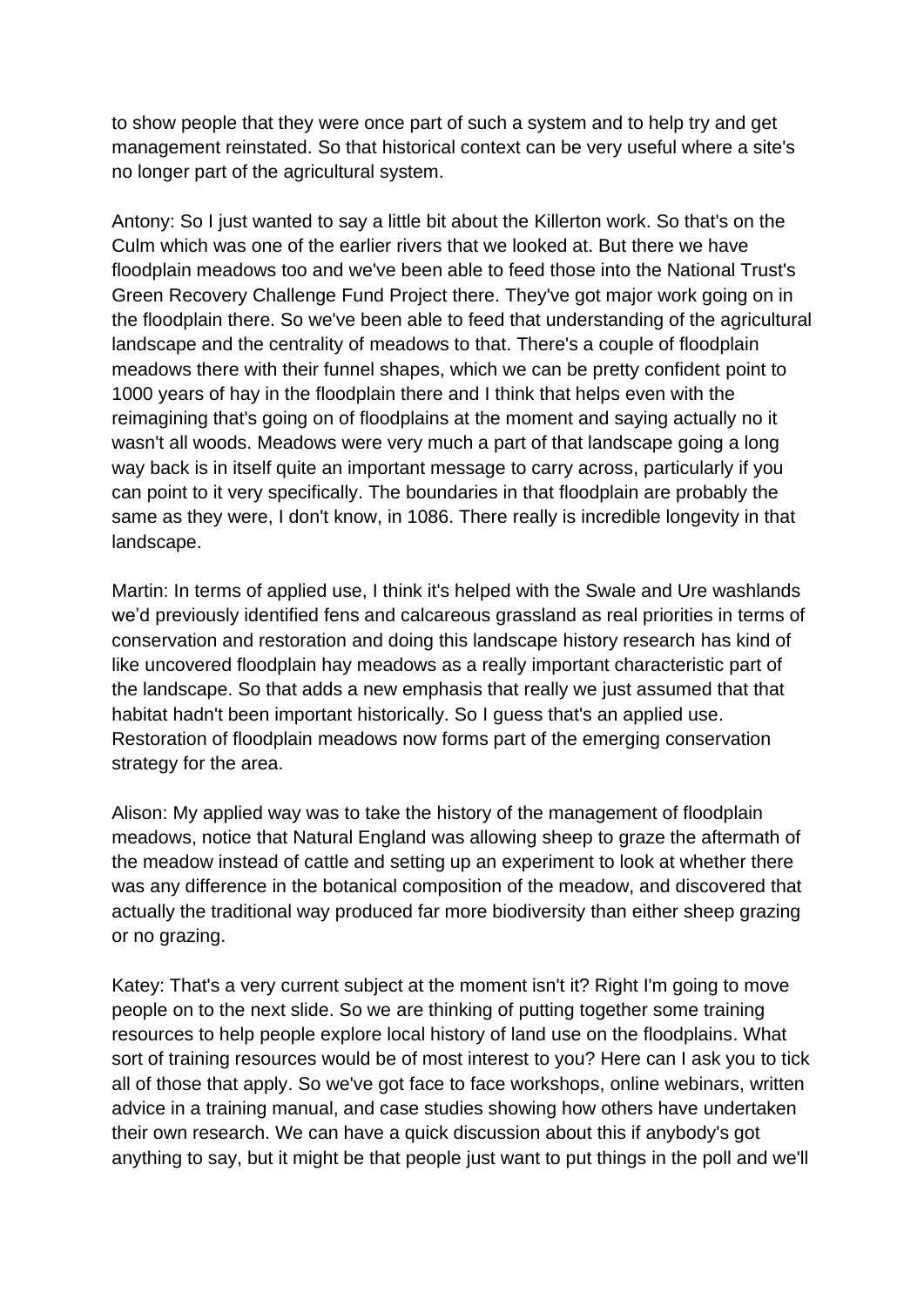move on to the final question. Please put your hand up if you want to say anything on this.

Looks a bit like everybody wants everything which is good. It's certainly what I've just voted for. There is a lot of discussion coming up in the chat, there's such interesting information there that we just need to all look through again afterwards and links to all sorts of work that's going on, that's very, very useful. Okay, if we have no questions there let's move on to the final question. How might you use historical land use information to inform current and future restoration work? Discuss. Now we haven't got a poll here. We've asked people to put things in the chat. We've got 5 minutes now so we can just have a little chat in person about it if people would like to put their hands up.

Alex: Yes, an absolutely fascinating session and I squeezed this question into the Question Time last night actually but I think it was probably more applicable to this session. It's really thinking about restoration in that temporal aspect in that there seems to be a sense bound up in the word that's a return to something but what are we returning to and why? It's really interesting looking at all the different historical land use sources and it's constrained by what's available, obviously. It's just how we can balance that in terms of not making it arbitrary and deciding what information is there, what's useful and why it's useful. It would just be fascinating to hear people's views on that.

Alistair: It's an interesting point that. When we were interpreting the map evidence and all the information it doesn't necessarily tell you about the condition or the quality. We know that when we looked at the tithe map data we were surprised by several things. One was the greater extent of arable land than there is today. The other part of it was that through the historical records, there was terrible problems with sediment in the river. It wasn't all good news despite the water meadows there was still huge amounts of sediment in the river. So the pattern of the land use and looking at all these different systems, you need to look a little bit deeper to see were they working efficiently? I know that the fish counts in the Rother, according to the Egremont were very, very low, it wasn't worth fishing. So they kept their fish in the hammer ponds. So in some cases in the 19th century they were battling against the same problems as we do today. So there's looking at the records, looking at the maps and, of course, that's not complete. But then there's the interpretation of it and the deeper qualitative aspects of the analysis as well. I hope that sort of gives you some feedback on that.

Antony: I think that's a really important point particularly at the end there is that this gives you another layer, it gives you another line of insight, and it's a really important one, a really valuable one, but it doesn't provide all answers by itself. All those other constraints are still there, whether you can get access and ownership, you've got someone who wants to get involved in that kind of thing. But it is a really important